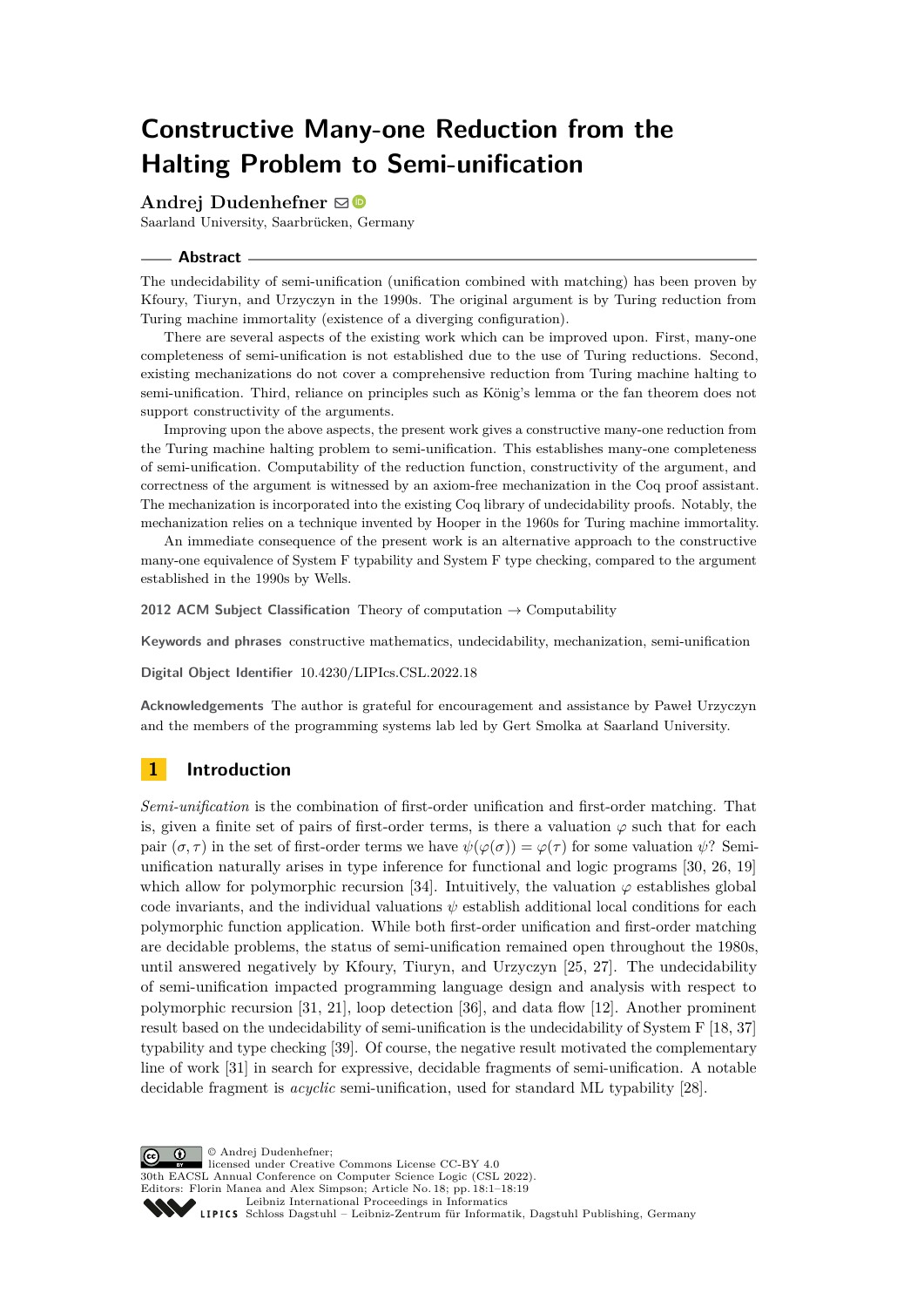#### **18:2 From Halting to Semi-unification**

Due to the importance of semi-unification in functional programming, it is natural to ask for *surveyable* evidence (both locally and globally in the sense of [\[4\]](#page-16-1)) for its undecidability. The original undecidability proof [\[25\]](#page-17-2) is quite sophisticated, and it was recently simplified [\[10\]](#page-16-2) and partially mechanized (in the Coq proof assistant). Unfortunately, there are several aspects that obstruct surveyability of previous work.

First, existing arguments rely on the undecidability of Turing machine immortality, shown by Hooper [\[20\]](#page-17-7). The corresponding construction has received more attention [\[24\]](#page-17-8), however, it was never published in full detail. Hooper remarks:

*A routine and unimaginative analysis-of-cases proof would point this out more clearly; but it has remained unwritten since, as a rather tedious insult to the alert, qualified reader, it would surely remain unread.*

While the omissions are justified by accessibility, they hinder verification in full detail. The existing mechanization [\[10\]](#page-16-2) of the undecidability of semi-unification does not improve upon this aspect, as it treats the undecidability of Turing machine immortality axiomatically.

Second, existing arguments use principles such as excluded middle, König's lemma [\[25\]](#page-17-2), or the fan theorem [\[10\]](#page-16-2) that do not support constructivity of the arguments. As a result, anti-classical theories, such as synthetic computability theory [\[5\]](#page-16-3), may be in conflict with such constructions. The question arises, whether non-constructive principles are inherent to semi-unification or could be avoided.

Third, existing arguments use Turing reductions and are insufficient to establish manyone completeness of semi-unification. Hitherto, a many-one reduction from Turing machine halting to semi-unification is not given.

This work improves upon the above aspects as follows. It provides a comprehensive chain of many-one reductions from Turing machine halting to semi-unification, replacing immortality with uniform boundedness. Crucially, each many-one reduction is mechanized in full detail in the Coq proof assistant [\[8\]](#page-16-4). The mechanization witnesses correctness and constructivity of the argument. Specifically, the notion of a *constructive* proof is identified with an axiom-free Coq mechanization (cf. calculus of inductive constructions). It neither assumes functional extensionality (cf. homotopy type theory), Markov's principle (cf. Russian constructivism), nor the fan theorem (cf. Brouwer's intuitionism). Finally, the mechanization is integrated into the Coq Library of Undecidability Proofs [\[17\]](#page-17-9), and contributes a (first of its kind) mechanized variant of Hooper's immortality construction [\[20\]](#page-17-7).

The described improvements allow for an alternative approach to show many-one equivalence of System F typability and System F type checking, compared to the argument established in the 1990s by Wells [\[39\]](#page-18-5). The original argument interreduces type checking and typability directly, which requires a technically sophisticated argument. Having a constructive many-one reduction from Turing machine halting to semi-unification at our disposal (together with recursive enumerability of System F typability and type checking), it suffices (and is simpler) to reduce semi-unification to type checking and typability individually [\[11\]](#page-16-5).

# **Synopsis**

The reduction from Turing machine halting to semi-unification is divided into several reduction steps. Each reduction step is many-one, constructive, and mechanized as part of the Coq Library of Undecidability Proofs [\[17\]](#page-17-9). In particular, a predicate *P* over the domain *X constructively many-one* reduces to a predicate *Q* over the domain *Y* , if there exists a computable function  $f: X \to Y$  such that for all  $x \in X$  we constructively have  $P(x) \iff Q(f(x)).$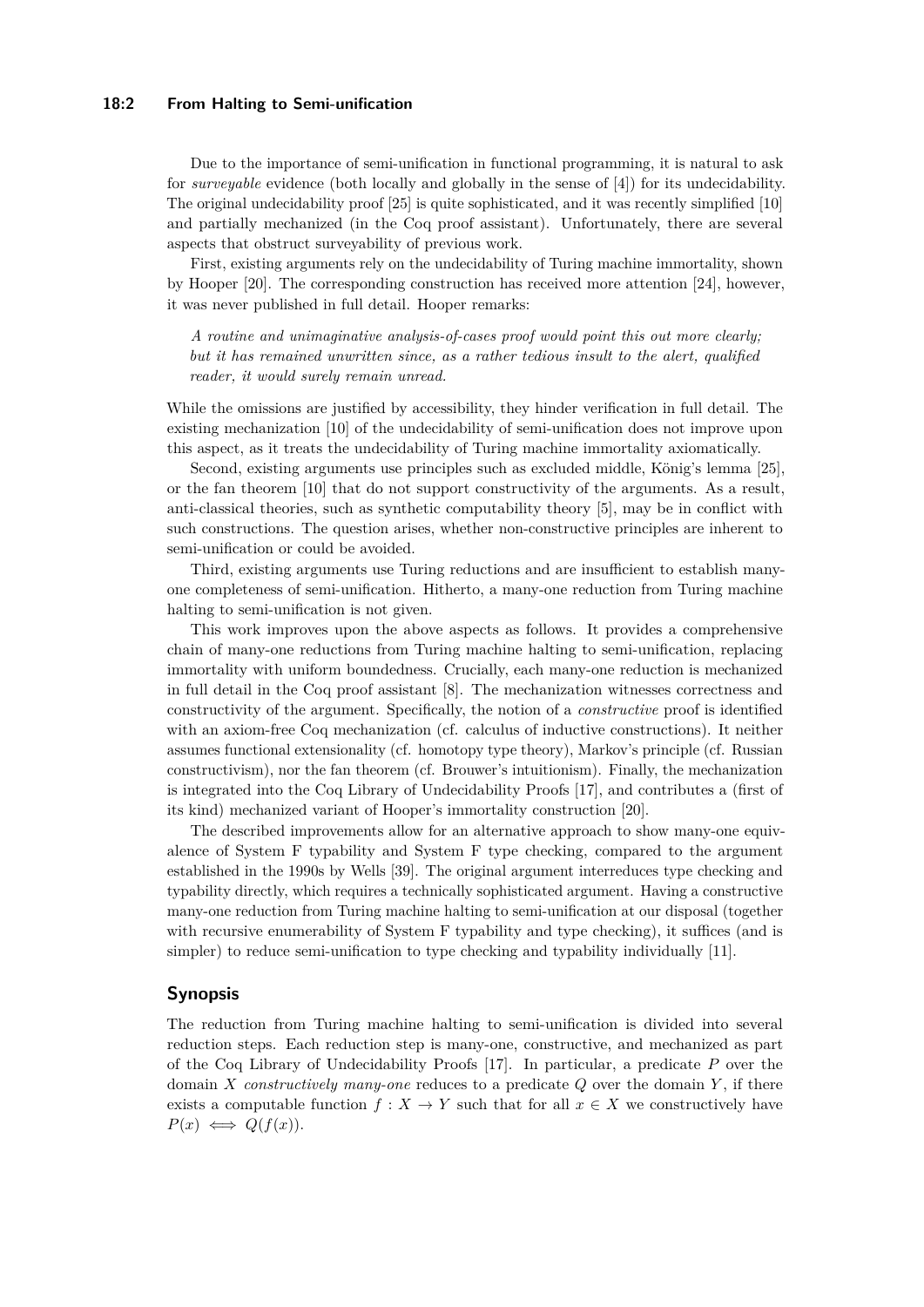- **Section [2:](#page-2-0)** Turing machine halting is reduced to two-counter machine halting (Lemma [3\)](#page-3-0) using Minsky's argument [\[33,](#page-18-6) Section 14.1]. This step simplifies the machine model.
- **Section [3:](#page-3-1)** Two-counter machine halting is reduced to one-counter machine 1-halting (Lemma [12\)](#page-5-0), adapting Minsky's observation [\[33,](#page-18-6) Section 14.2]. This step prepares the machine model for nested simulation via two-stack machines without symbol search.
- **Section** [4.1:](#page-7-0) One-counter machine 1-halting is reduced to deterministic, length-preserving two-stack machine uniform boundedness (Lemma [26\)](#page-8-0), adapting Hooper's construction for Turing machine immortality [\[20\]](#page-17-7). This step transitions the machine problem from halting to uniform boundedness.
- **Section [4.2:](#page-9-0)** Deterministic, length-preserving two-stack machine uniform boundedness is reduced to confluent, simple two-stack machine uniform boundedness (Lemma [35\)](#page-10-0), simplifying machine structure. This step enables reuse of the existing mechanized reduction from a uniform boundedness problem to semi-unification [\[10\]](#page-16-2).
- **Section [5.1:](#page-11-0)** Confluent, simple two-stack machine uniform boundedness is reduced to simple semi-unification (Lemma [46\)](#page-12-0), strengthening previous work [\[10\]](#page-16-2). This step transitions to an undecidable fragment of semi-unification.
- **Section [5.2:](#page-12-1)** Simple semi-unification is reduced to right-uniform, two-inequality semi-unification (Lemma [50\)](#page-12-2), establishing the main result (Theorem [53\)](#page-13-0).

**Section [6:](#page-13-1)** Outline of the mechanization of the above reduction steps.

# <span id="page-2-0"></span>**2 Two-counter Machines**

The key insight of recent work [\[10\]](#page-16-2) establishes a direct correspondence between semi-unification and a uniform boundedness problem for a machine model. In order to reduce Turing machine halting to such a problem, in this section we consider *two-counter machines* as a wellunderstood, mechanized [\[16\]](#page-17-10), and more convenient intermediate model of computation.

Two-counter machines, pioneered by Minsky [\[33,](#page-18-6) Section 14.1], are a restricted form of register machines and constitute a particularly simple, Turing-complete model of computation. A two-counter machine (Definition [1\)](#page-2-1) stores data in two *counters*, each containing a natural number. A program instruction may either increment or decrement a counter value, and modify the current program index. To avoid partiality, we model halting via a trivial cycle. The size of a two-counter machine is the length, denoted  $|\cdot|$ , of the list of its instructions.

<span id="page-2-1"></span> $\triangleright$  **Definition 1** (Two-counter Machine  $(\mathcal{M})$ ). *A* two-counter machine *M is a list of* instructions *of shape either*  $inc_0$ ,  $inc_1$ ,  $dec_0$  *j*, or  $dec_1$  *j*, where  $j \in \mathbb{N}$  *is a* program index.

*A* configuration *of M is of shape*  $(i, (a, b))$ *, where*  $i \in \mathbb{N}$  *is the current* program index *and*  $a, b \in \mathbb{N}$  *are the current* counter values.

- *The* step relation *of* M *on configurations, written*  $(\rightarrow)$ *M*, *is given by*
- $\Rightarrow$  *if*  $|\mathcal{M}| \leq i$ , then  $(i, (a, b)) \rightarrow_M (i, (a, b))$  *and we say*  $(i, (a, b))$  halts
- *if*  $inc_0$  *is the i*-th instruction of M, then  $(i,(a,b)) \rightarrow \mathcal{M}$   $(i+1,(a+1,b))$
- $\blacksquare$  *if*  $\textit{inc}_1$  *is the i*-th instruction of M, then  $(i,(a,b)) \longrightarrow_M (i+1,(a,b+1))$
- $\bullet$  *if*  $\text{dec}_0 j$  *is the i-th instruction of* M, then  $(i, (0, b)) \rightarrow_M (i + 1, (0, b))$  $and (i, (a+1, b)) \longrightarrow_M (j, (a, b))$
- $\bullet$  *if*  $\text{dec}_1 j$  *is the i-th instruction of* M, then  $(i, (a, 0)) \rightarrow_M (i + 1, (a, 0))$ *and*  $(i, (a, b+1)) \longrightarrow_M (j, (a, b))$

*The* reachability relation of M on configurations, written  $(\rightarrow_M^*)$ , is the reflexive, *transitive closure of*  $(\rightarrow_M)$ .

*A* configuration  $(i, (a, b))$  is terminating *in* M, *if* we have  $(i, (a, b)) \longrightarrow_{\mathcal{P}}^* (i', (a', b'))$  for *some halting configuration*  $(i', (a', b')).$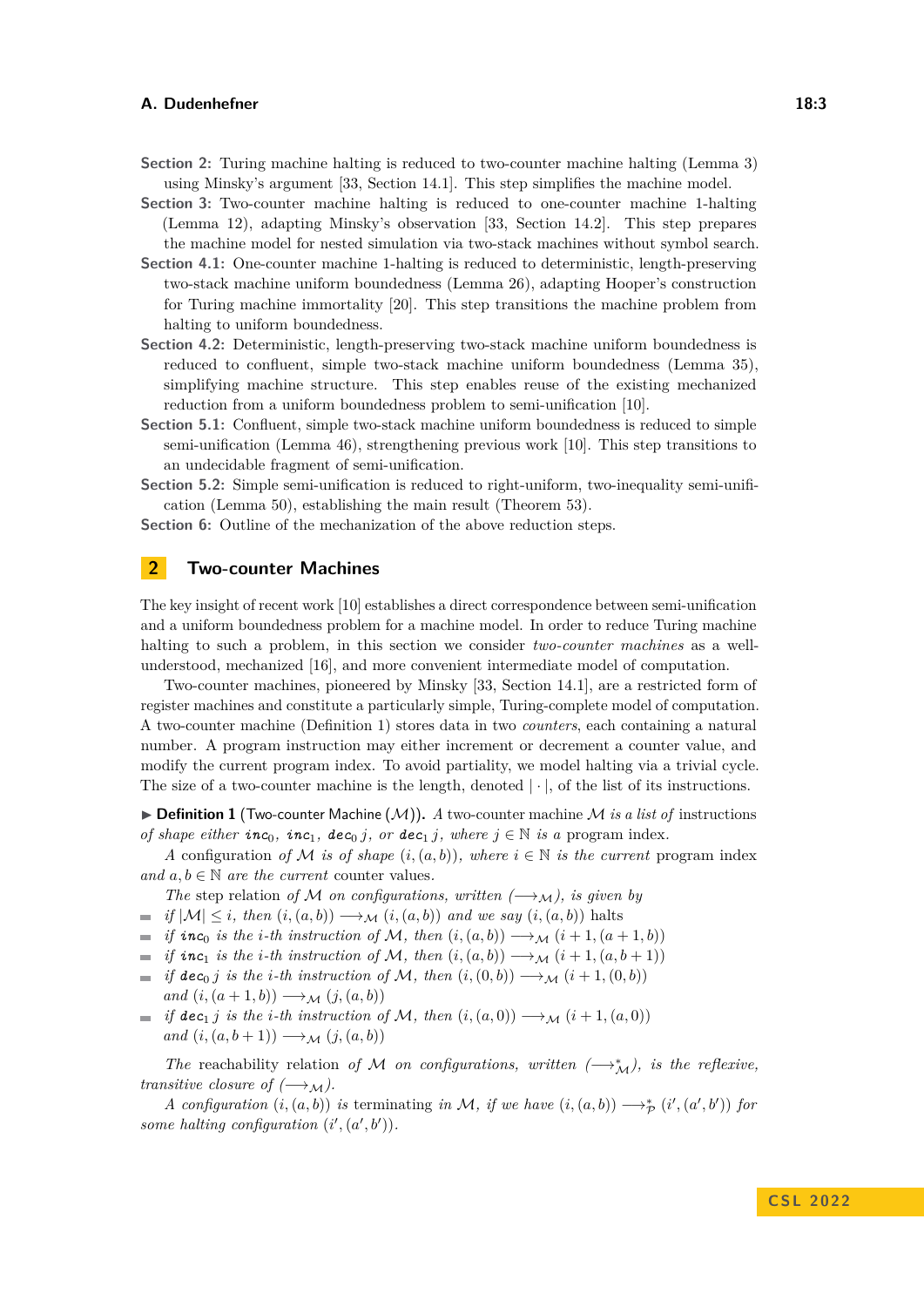#### **18:4 From Halting to Semi-unification**

Despite its remarkable simplicity, the halting problem for two-counter machines (Problem [2\)](#page-3-2) is undecidable (Corollary [4\)](#page-3-3).

<span id="page-3-2"></span> $\triangleright$  **Problem 2** (Two-counter Machine Halting). Given a two-counter machine M and two natural numbers  $a, b \in \mathbb{N}$ , is the configuration  $(0, (a, b))$  terminating in M?

<span id="page-3-0"></span>▶ **Lemma 3.** *The Turing machine halting problem many-one reduces to the two-counter machine halting problem (Problem [2\)](#page-3-2).*

**Proof Sketch.** Minsky describes the simulation of Turing machines by machines with four registers [\[33,](#page-18-6) Section 11.2] working on Gödel encodings. Then, machines with four registers are simulated by two-counter machines  $[33,$  Theorem 14.1-1].

<span id="page-3-3"></span>▶ **Corollary 4.** *Two-counter machine halting (Problem [2\)](#page-3-2) is undecidable.*

▶ Remark 5. Minsky's original argument is constructive and is sufficient for our technical result. However, for mechanization we rely on existing work by Forster et al. [\[16\]](#page-17-10), which is part of the Coq Library of Undecidability Proofs [\[17\]](#page-17-9). This approach many-one reduces Turing machine halting via the Post correspondence problem [\[35,](#page-18-7) [13\]](#page-16-6) and Conway's FRACTRAN halting [\[7,](#page-16-7) [29\]](#page-17-11) to two-counter machine halting.

Commonly, two-counter machines are easily simulated by other machine models and therefore serve a key role in undecidability proofs for machine immortality problems [\[20,](#page-17-7) [24\]](#page-17-8). However, they have one drawback with respect to uniform boundedness. That is, there is no natural increasing measure on configurations along the step relation, as it allows for non-trivial cycles (Example [6\)](#page-3-4).

<span id="page-3-4"></span>**► Example 6.** Consider  $M = [\text{inc}_0, \text{dec}_0, 0]$ . For any counter values  $a, b \in \mathbb{N}$  the configuration  $(0, (a, b))$  is non-terminating in M because of the non-trivial cycle  $(0, (a, b)) \longrightarrow \mathcal{M}$  $(1, (a+1,b)) \longrightarrow_M (0, (a,b)).$ 

One could eliminate non-trivial cycles by introducing a third counter, which increases at every step. While this induces a natural increasing measure (value of the third counter), it incurs additional bookkeeping. A simulation of such a three-counter machine by an acyclic two-counter machine is possible [\[24\]](#page-17-8), however, it again obscures the underlying measure.

We address this drawback of two-counter machines with respect to uniform boundedness in the following Section [3,](#page-3-1) building upon Minsky's notion of machines with *one* register.

# <span id="page-3-1"></span>**3 One-counter Machines**

As Minsky observed [\[33,](#page-18-6) Section 14.2], with multiplication and division by constants the halting problem is undecidable for *one-counter machines*. Specifically, increase (resp. decrease) operations for two values *a* and *b* can be simulated by multiplication (resp. division) by 2 and 3 for one value  $2^a 3^b$ .

In this section, we further develop Minsky's construction (similarly to [\[40\]](#page-18-8)) of universal machines with one counter in pursuit of two goals. First, machine runs should be easy to simulate in the stack machine model (Remark [16\)](#page-5-1). Second, we need a measure on machine configurations that increases along the step relation, directly connecting non-termination and unboundedness (Lemma [10\)](#page-4-0).

A program instruction of a one-counter machine (Definition [7\)](#page-4-1), besides modifying the program index, conditionally multiplies the current counter value with either  $\frac{2}{1}, \frac{3}{2}, \frac{4}{3}$ , or  $\frac{5}{4}$ . Notably, such a multiplication by  $\frac{d+1}{d}$  for  $d \in \{1, 2, 3, 4\}$  is both easy to simulate uniformly, and strictly increases a (positive) counter value.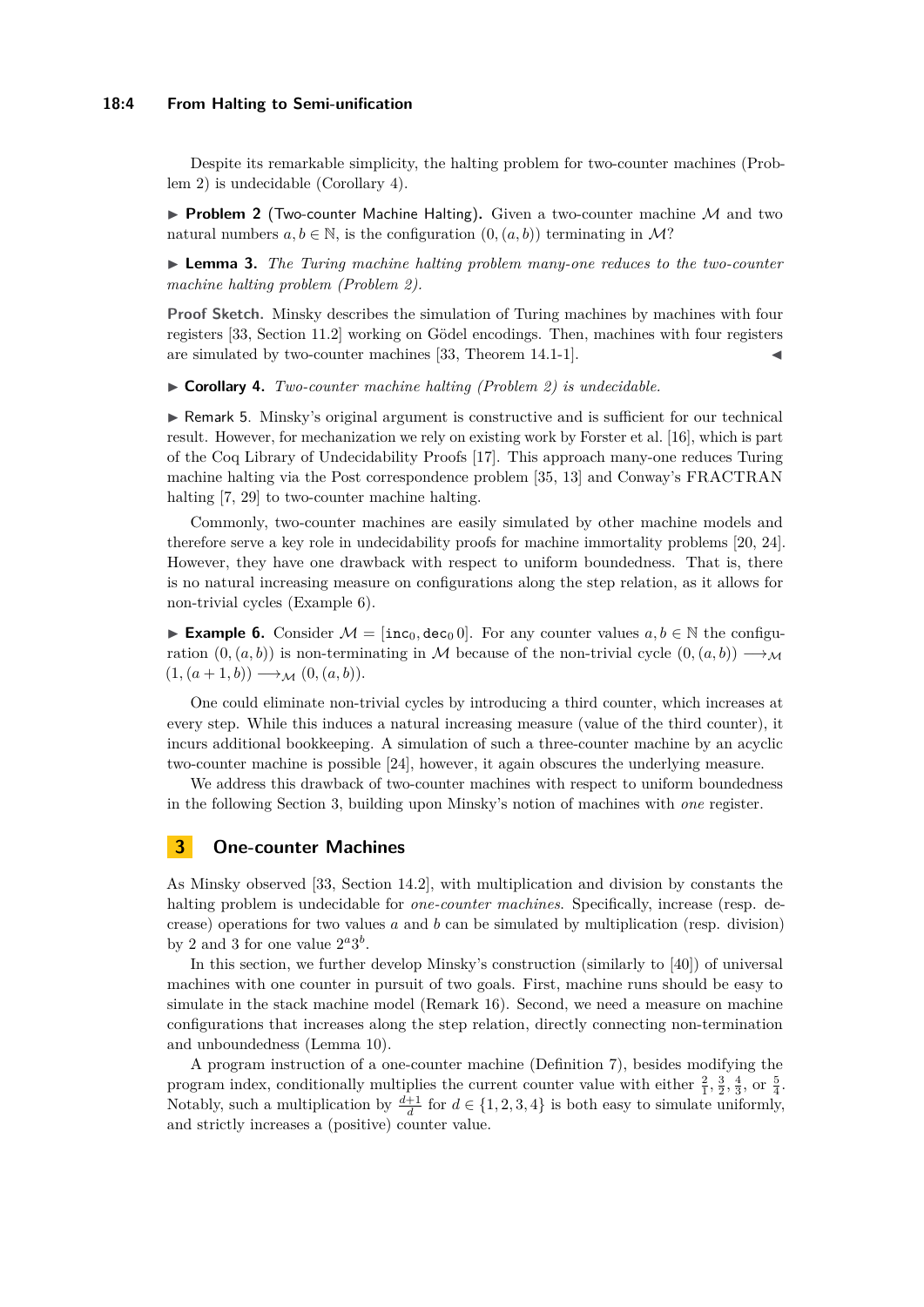<span id="page-4-1"></span> $\triangleright$  **Definition 7** (One-counter Machine  $(\mathcal{P})$ ). *A* one-counter machine  $\mathcal{P}$  *is a list of* instructions *of shape*  $(j, d)$ *, where*  $j \in \mathbb{N}$  *is a* program index *and*  $d \in \{1, 2, 3, 4\}$  *is a* counter modifier.

*A* configuration *of* P *is a pair*  $(i, c)$ *, where*  $i \in \mathbb{N}$  *is the current* program index *and*  $c \in \mathbb{N}$ such that  $c > 0$  *is the current* counter value.

*The* step relation *of*  $P$  *on configurations, written*  $(\rightarrow_{P})$ *, is given by* 

- $\Rightarrow$  *if*  $|\mathcal{P}| \leq i$ , then  $(i, c) \rightarrow_{\mathcal{P}} (i, c)$  *and we say*  $(i, c)$  halts
- *if*  $(j, d)$  *is the i-th instruction of*  $P$  *and d divides c*, *then*  $(i, c) \longrightarrow_P (j, c \cdot \frac{d+1}{d})$
- $\bullet$  *if* (*j, d*) *is the i*-th *instruction of* P *and d does not divide c, then* (*i, c*)  $\rightarrow$   $\rightarrow$   $p$  (*i* + 1*, c*)

*The* reachability relation *of*  $P$  *on configurations, written*  $(\rightarrow_{\mathcal{P}}^*)$ *, is the reflexive, transitive closure of*  $(\rightarrow_{\mathcal{P}})$ *.* 

*A configuration*  $(i, c)$  *is* terminating *in*  $\mathcal{P}$ *, if we have*  $(i, c) \longrightarrow_{\mathcal{P}}^* (i', c')$  *for some halting configuration*  $(i', c')$ *.* 

**Example 8.** Consider  $\mathcal{P} = [(1, 1), (0, 2)]$ . The configuration  $(0, 1)$  is not terminating in  $\mathcal{P}$ because of the infinite configuration chain

$$
(0,1) \longrightarrow_{\mathcal{P}} (1,1 \cdot \frac{2}{1}) \longrightarrow_{\mathcal{P}} (0,2 \cdot \frac{3}{2}) \longrightarrow_{\mathcal{P}} (1,3 \cdot \frac{2}{1}) \longrightarrow_{\mathcal{P}} (0,6 \cdot \frac{3}{2}) \longrightarrow_{\mathcal{P}} (1,9 \cdot \frac{2}{1}) \longrightarrow_{\mathcal{P}} \cdots
$$

The step relation for one-counter machines is total (Lemma [9.](#page-4-2)[1\)](#page-4-3), functional (Lemma [9.](#page-4-2)[2\)](#page-4-4), and forms increasing chains (Lemma [9.](#page-4-2)[3](#page-4-5) and Lemma [9.](#page-4-2)[4\)](#page-4-6) up to a halting configuration.

<span id="page-4-2"></span>▶ **Lemma 9** (One-counter Machine Step Relation Properties)**.**

#### <span id="page-4-3"></span>**1.** *Totality:*

<span id="page-4-4"></span>*For all configurations*  $(i, c)$  *there is a configuration*  $(i', c')$  *such that*  $(i, c) \longrightarrow_{\mathcal{P}} (i', c')$ *.* **2.** *Functionality:*

- *If*  $(i, c) \longrightarrow_{\mathcal{P}} (i', c')$  *and*  $(i, c) \longrightarrow_{\mathcal{P}} (i'', c'')$ *, then*  $(i', c') = (i'', c'')$ *.*
- <span id="page-4-6"></span><span id="page-4-5"></span>**3.** *Increasing Measure: If*  $(i, c) \longrightarrow_{\mathcal{P}} (i', c')$  *and*  $(i, c)$  *is not halting, then*  $|\mathcal{P}| \cdot c + i < |\mathcal{P}| \cdot c' + i'$ . **4.** *Monotone Counter:*
	- **a.** *If*  $(i, c) \longrightarrow_{\mathcal{P}} (i', c')$ *, then*  $c \leq c'$ *.* **b.** *If*  $(i, c) \longrightarrow_{\mathcal{P}}^{|\mathcal{P}|+1}$  $P_P^{(P|+1)}$  (*i*', *c*') *and* (*i*', *c*') *is not halting, then*  $c < c'$ .

**Proof.** Routine case analysis.

The above Lemma [9](#page-4-2)[.3](#page-4-5) gives an increasing along  $(\rightarrow p)$  measure  $|\mathcal{P}| \cdot c + i$  on non-halting configurations  $(i, c)$ . Therefore, any configuration cycle is trivial, i.e. the corresponding configuration is halting. Additionally, by Lemma [9.](#page-4-2)[4,](#page-4-6) the counter value is guaranteed to increase after  $|\mathcal{P}| + 1$  steps, unless a halting configuration is reached. This results in a characterization of termination via boundedness of reachable counter values (Lemma [10\)](#page-4-0).

<span id="page-4-0"></span> $\blacktriangleright$  **Lemma 10.** Let P be a one-counter machine. A configuration  $(i, c)$  is terminating in P iff *there is a*  $k \in \mathbb{N}$  *such that for all configurations*  $(i', c')$  *with*  $(i, c) \longrightarrow_{\mathcal{P}}^* (i', c')$  *we have*  $c' < k$ *.* 

**Proof.** If from  $(i, c)$  the machine  $\mathcal{P}$  halts after *n* steps, then  $k = 1+c \cdot 2^n$  bounds the reachable from  $(i, c)$  counter values. Conversely, if k bounds the reachable from  $(i, c)$  counter values, then after at most  $k \cdot (|\mathcal{P}| + 1)$  steps  $(i, c)$  reaches a halting configuration by Lemma [9.](#page-4-2)[4.](#page-4-6)

The halting problem for one-counter machines (Problem [11\)](#page-4-7) starting from the configuration (0*,* 1) is undecidable by reduction from the halting problem for two-counter machines (Lemma [12\)](#page-5-0).

<span id="page-4-7"></span>**• Problem 11** (One-counter Machine 1-Halting). Given a one-counter machine  $P$ , is the configuration  $(0, 1)$  terminating in  $\mathcal{P}$ ?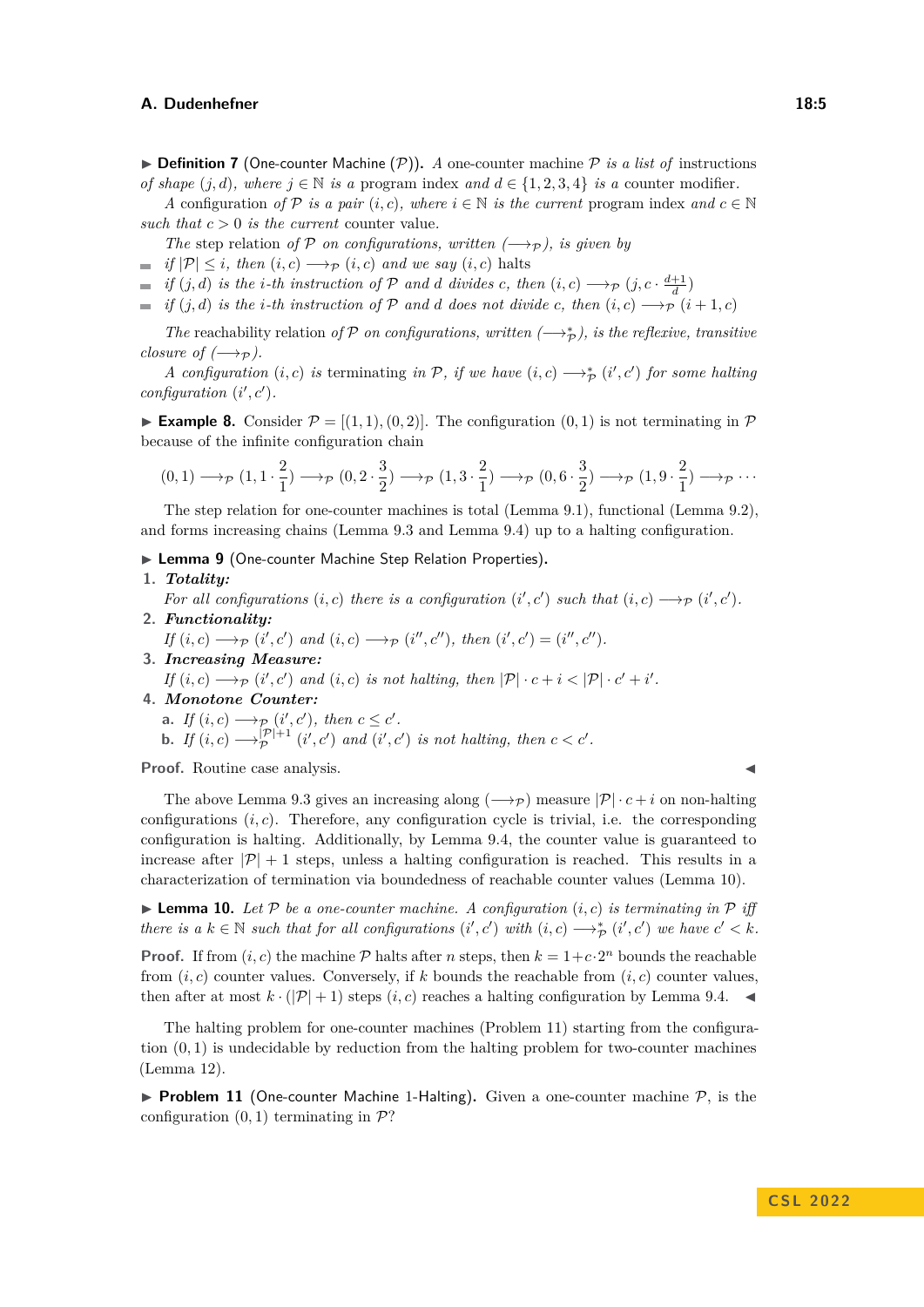#### **18:6 From Halting to Semi-unification**

<span id="page-5-0"></span>▶ **Lemma 12.** *Two-counter machine halting (Problem [2\)](#page-3-2) many-one reduces to one-counter machine* 1*-halting (Problem [11\)](#page-4-7).*

**Proof.** Let M be a two-counter machine and let  $a_0, b_0 \in \mathbb{N}$  be two values. We represent a pair  $(a, b)$  of counter values of M by the family of counter values  $2^a 3^b 5^m$  where  $m \in \mathbb{N}$ .

We simulate instructions of M on two counters  $(a, b)$  by instructions of P on one counter  $c = 2^a 3^b 5^m$  as follows. Increase *a* is simulated by  $2^a 3^b 5^m \cdot \frac{2}{1} = 2^{a+1} 3^b 5^m$ . Increase *b* is simulated by  $2^a 3^b 5^m \cdot \frac{3}{1} \cdot \frac{3}{2} = 2^a 3^{b+1} 5^m$ . Decrease *a* is simulated by  $2^{a+1} 3^b 5^m \cdot \frac{3}{2} \cdot \frac{4}{3} \cdot \frac{5}{4} =$  $2^a 3^b 5^{m+1}$ . Decrease *b* is simulated by  $2^a 3^{b+1} 5^m \cdot \frac{4}{3} \cdot \frac{5}{4} = 2^a 3^b 5^{m+1}$ . Failed decrease instructions may rely on a simulation of an unconditional jump instruction via  $2^a 3^b 5^m \cdot \frac{2}{1} \cdot \frac{2}{1} \cdot \frac{5}{4} = 2^a 3^b 5^{m+1}$ . Initialization of counter values  $(a_0, b_0)$  is simulated via  $2^0 3^0 5^0 \cdot (\frac{2}{1})^{a_0+b_0} \cdot (\frac{3}{2})^{b_0} = 2^{a_0} 3^{b_0} 5^0$ . Overall, the configuration  $(0, (a_0, b_0))$  is terminating in the two-counter machine M iff the configuration  $(0, 1)$  is terminating in the one-counter machine  $P$ .

#### ▶ **Corollary 13.** *One-counter machine* 1*-halting (Problem [11\)](#page-4-7) is undecidable.*

The following Example [14](#page-5-2) illustrates the construction in the proof of Lemma [12,](#page-5-0) simulating a looping two-counter machine from Example [6.](#page-3-4)

<span id="page-5-2"></span>▶ **Example 14.** Consider  $M = [\text{inc}_0, \text{dec}_0, 0]$  from Example [6](#page-3-4) with the initial counter values  $(a_0, b_0) = (1, 1)$ . Following the proof of Lemma [12,](#page-5-0) we construct the one-counter machine

$$
\mathcal{P} = [(1, 1), (2, 1), (3, 2), (4, 1), (5, 2), (6, 3), (3, 4)]
$$

Starting from the configuration  $(0,1) = (0, 2^0 3^0 5^0)$  a run of  $P$  starts with the initialization

$$
(0,2^03^05^0) \xrightarrow{(1,1)} (1,2^13^05^0) \xrightarrow{(2,1)} (2,2^23^05^0) \xrightarrow{(3,2)} (3,2^13^15^0) = (3,2^{a_0}3^{b_0}5^0)
$$

Next, the infinite loop of  $\mathcal M$  is simulated, returning to the program index 3

$$
(3,2^{1}3^{1}5^{0}) \xrightarrow{(4,1)} (4,2^{2}3^{1}5^{0}) \xrightarrow{(5,2)} (5,2^{1}3^{2}5^{0}) \xrightarrow{(6,3)} (6,2^{3}3^{1}5^{0}) \xrightarrow{(3,4)} (3,2^{1}3^{1}5^{1})
$$

Overall, the configuration  $(0,1) = (0,2^03^05^0)$  is non-terminating in  $P$ , simulating nontermination of the configuration  $(0, (a_0, b_0))$  in M as follows

$$
(0,2^03^05^0)\longrightarrow^3_{\mathcal{P}}(3,2^13^15^0)\longrightarrow^4_{\mathcal{P}}(3,2^13^15^1)\longrightarrow^4_{\mathcal{P}}(3,2^13^15^2)\longrightarrow^4_{\mathcal{P}}(3,2^13^15^3)\longrightarrow^4_{\mathcal{P}}\dots
$$

Indeed, there is no upper bound on the counter value (cf. Lemma [10\)](#page-4-0).

▶ Remark 15. One-counter machines can be understood as a variant of Conway's FRAC-TRAN language [\[7\]](#page-16-7) with a relaxed program index transition rule, and restricted to the instruction set  $(\frac{2}{1}, \frac{3}{2}, \frac{4}{3}, \frac{5}{4})$ .

<span id="page-5-1"></span>▶ Remark 16. The deliberate choice of counter multiplication by  $\frac{d+1}{d}$  for  $d \in \{1, 2, 3, 4\}$ has several benefits. First, instructions are of uniform shape. Therefore, simulation of and reasoning about such instructions requires less case analysis, also impacting the underlying mechanization. Second, counter modification is non-decreasing by definition. Third, for a counter value  $c = k \cdot d$  multiplication by  $\frac{d+1}{d}$  results in  $c \cdot \frac{d+1}{d} = c + k$ . Therefore, it can be simulated by rewriting a binary word  $0^c10^k$  to  $0^{c+k}1$ . This can be performed iteratively (and uniformly) by shifting the symbol 1 to the right for every consecutive occurrence of  $0^d$  in  $0^c$ (cf. proof of Lemma [26\)](#page-8-0).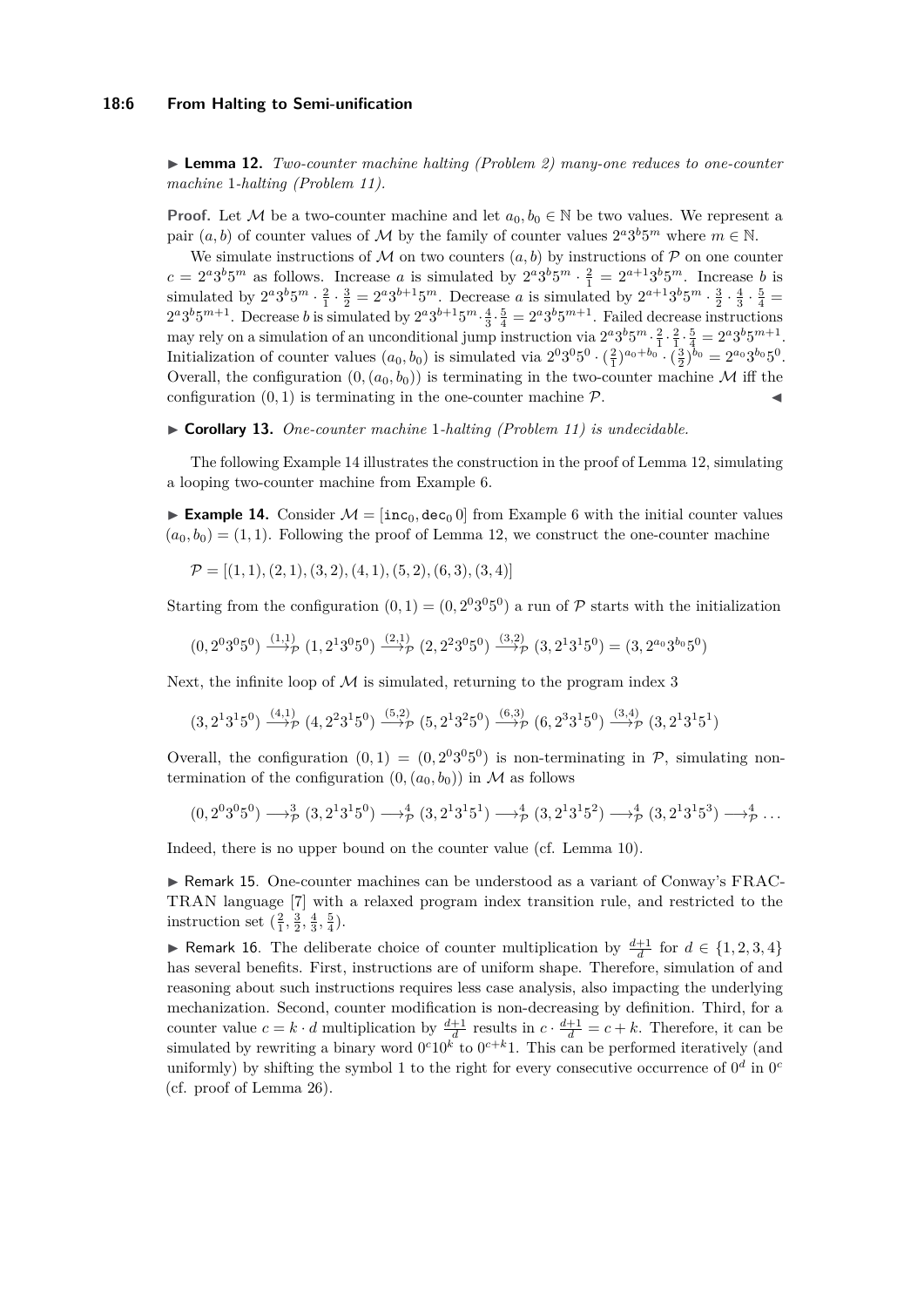# **4 Two-stack Machines**

In this section, our goal is the simulation of one-counter machines in a *stack machine* model of computation without unbounded *symbol search*. Specifically, given a one-counter machine P, we construct a two-stack machine S such that the configuration  $(0,1)$  is terminating in P iff there is a uniform bound on the number of configurations reachable in  $S$  from any configuration.

The main difficulty, similarly to the undecidability proof for Turing machine immortality [\[20\]](#page-17-7), is to simulate symbol search (traverse data, searching for a particular symbol) using a uniformly bounded machine. Most problematic are unsuccessful searches that may traverse an arbitrary, i.e. not uniformly bounded, amount of data. The key idea [\[20,](#page-17-7) Part IV] (see also [\[24,](#page-17-8) [22\]](#page-17-12)) is to implement unbounded symbol search by nested bounded symbol search.

In the present work, we supplement a high level explanation of the construction (cf. proof sketch of Lemma [26\)](#page-8-0) with a comprehensive case analysis as a mechanized proof (in the Coq proof assistant). This approach, arguably worth striving for in general, has three advantages over existing work. First, the proof idea is not cluttered with mundane technical details, while the mechanized proof is highly precise. Second, a mechanized proof leaves little doubt regarding proof correctness and is open to scrutiny, as there is nothing left to imagination. Third, the Coq proof assistant tracks any non-constructive assumptions which may hide beneath technical details.

Let us specify the two-stack machine (Definition [17\)](#page-6-0) model of computation, which we use to simulate one-counter machines. An instruction of such a machine may modify the current machine state, pop from, and push onto two stacks of binary symbols.

<span id="page-6-0"></span> $\triangleright$  **Definition 17** (Two-stack Machine (S)). *A* two-stack machine *S is a list of* instructions *of shape*  $A$ <sub>*lp*</sub> $B \rightarrow A'$ <sub>*lq*</sub> $B'$ *, where*  $A, B, A', B' \in \{0, 1\}^*$  *are binary* words *and*  $p, q \in \mathbb{S}$  *are* states*, where* S *is countably infinite.*

*A* configuration *of* S *is of shape*  $A$ *pB where*  $p \in \mathbb{S}$  *is the* current state,  $A \in \{0,1\}^*$  *is the content of the* left stack and  $B \in \{0,1\}^*$  *is the content of the* right stack.

*The* step relation *of* S *on configurations, written*  $(\rightarrow s)$ *, is given by* 

*if*  $(A \cap B \to A' \cap B') \in S$ , then for  $C, D \in \{0, 1\}^*$  we have  $CA \cap B$   $\to_S CA' \cap B'$ 

*The* reachability relation *of* S *on configurations, written*  $(\rightarrow \star_{S}^*)$ *, is the reflexive, transitive closure of*  $(\rightarrow s)$ *.* 

▶ Remark 18. A two-stack machine can be understood as a restricted semi-Thue system on the alphabet  $\{0,1\} \cup \mathbb{S}$  in which each word contains exactly one symbol from S. Such rewriting systems are employed in the setting of synchronous distributivity [\[1\]](#page-16-8).

 $\triangleright$  Remark 19. To accommodate for arbitrary large machines, the state space S is not finite. However, the *effective* state space of any two-stack machine  $S$  is bounded by the finitely many states occurring in the instructions of  $S$ .

The key undecidable property of two-stack machines, used in [\[10\]](#page-16-2), is whether the number of distinct, reachable configurations from any configuration is *uniformly bounded* (Definition [20\)](#page-6-1).

<span id="page-6-1"></span>▶ **Definition 20** (Uniformly Bounded)**.** *A two-stack machine* S *is* uniformly bounded *if there exists an*  $n \in \mathbb{N}$  *such that for any configuration*  $A_{\mathcal{P}} \mathcal{P}$  *we have* 

 $|\{A' \, | \, p' \, | \, B' \mid A \, | \, p \, | \, B \longrightarrow_S^* A' \, | \, p' \, | \, B' \}|\leq n$ 

<span id="page-6-2"></span>Notably, uniform boundedness and *uniform termination* [\[32\]](#page-18-9) (is every configuration chain finite?) are orthogonal notions, illustrated by the following Examples [21–](#page-6-2)[22.](#page-7-1)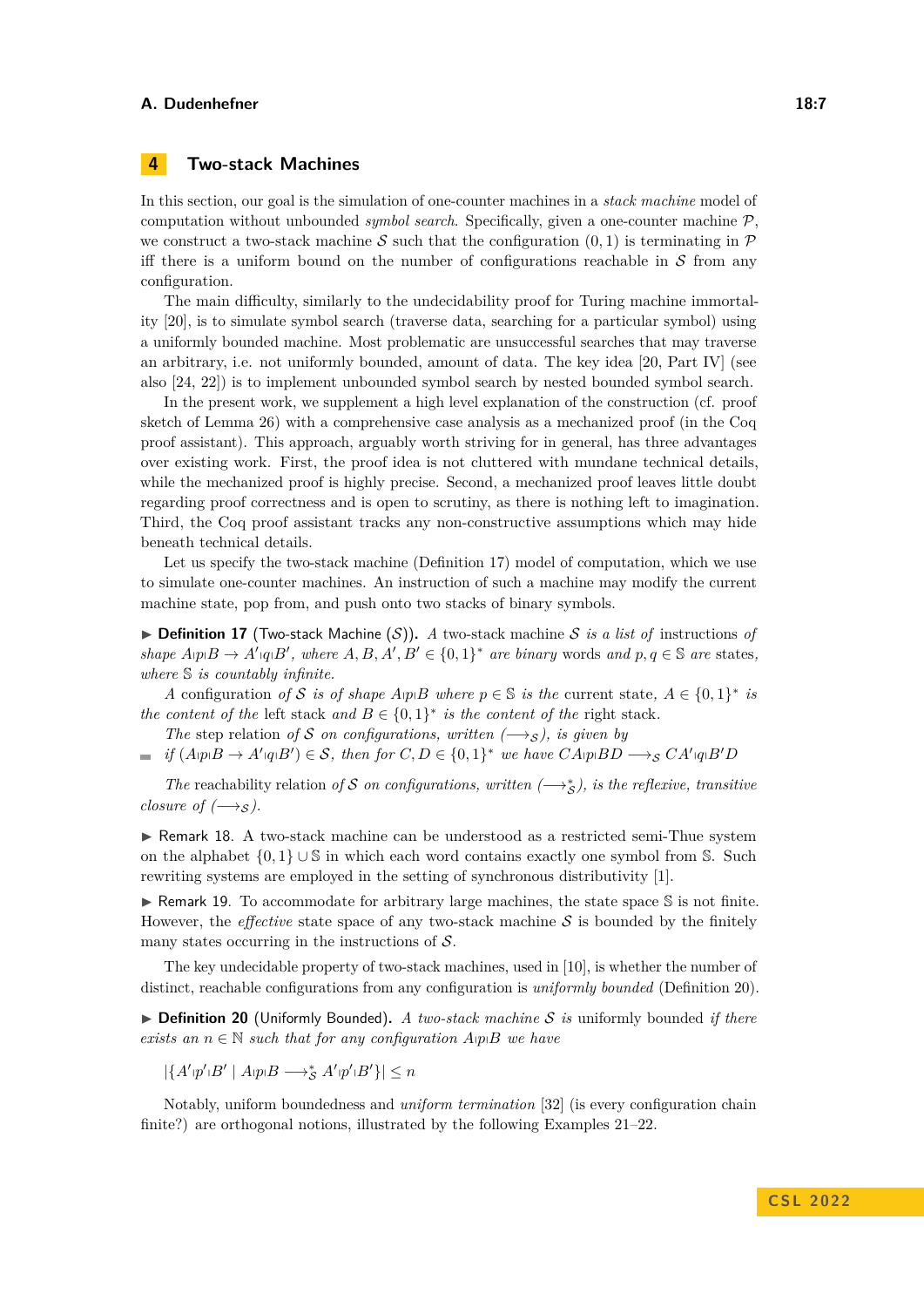#### **18:8 From Halting to Semi-unification**

**► Example 21.** Consider  $S = [0, p \in \mathbb{R}]$  From the configuration  $0^m p \in \mathbb{R}$ , where  $m \in \mathbb{N}$ , reachable in S configurations are exactly  $0^{m-i}$  *p*<sup>1</sup><sup>*i*</sup> for  $i = 0...m$ . Therefore, there is no *uniform* bound on the number of reachable configurations. However, the length of every configuration chain in  $\mathcal S$  is finite (bounded by one plus the length of the left stack). Overall,  $S$  is uniformly terminating but not uniformly bounded.

<span id="page-7-1"></span>▶ **Example 22.** Consider  $S = [(0p<sub>i</sub>θ + εq<sub>i</sub>q<sub>i</sub>)]$ ,  $(\epsilon<sub>i</sub>q<sub>i</sub>1 → 0p<sub>i</sub>ε)]$ . The number of distinct, reachable in S configurations from any configuration is uniformly bounded by  $n = 2$ . However, there is an infinite configuration chain  $0$ *p*<sub>*i*</sub> $\epsilon \rightarrow_S \epsilon$ <sub>*i*</sub>*q*<sub>1</sub> $1 \rightarrow_S \epsilon$ <sub>*o*</sub>*q*<sub>1</sub> $1 \rightarrow_S \epsilon$ <sub>*...*</sub> Overall,  $\mathcal S$  is uniformly bounded, but not uniformly terminating.

In literature [\[20,](#page-17-7) [24\]](#page-17-8), counter machine termination is simulated using uniformly bounded Turing machines directly rather than by two-stack machines. This is reasonable when omitting technical details regarding the exact Turing machine construction. However, for verification in full detail, Turing machines are quite unwieldy, compared to two-stack machines. Unfortunately, we cannot rely on existing mechanized Turing machine programming techniques [\[15\]](#page-17-13), as they establish functional properties, but are incapable to establish uniform boundedness.

## <span id="page-7-0"></span>**4.1 Deterministic, Length-preserving Two-stack Machines**

There are several properties of two-stack machines that are of importance in our construction in order to reuse existing work [\[10\]](#page-16-2).

For *length-preserving* two-stack machines (Definition [23\)](#page-7-2) the sum of lengths of the two stacks is invariant wrt. reachability. For each configuration, length-preservation bounds (albeit, not *uniformly*) the number of distinct, reachable configurations. Therefore, reachability is decidable for length-preserving two-stack machines.

<span id="page-7-2"></span>▶ **Definition 23** (Length-preserving)**.** *A two-stack machine* S *is* length-preserving *if for all instructions*  $(A \uplus B \to A' \uplus B') \in S$  *we have*  $0 < |A| + |B| = |A'| + |B'|$ *.* 

 $\triangleright$  **Definition 24** (Deterministic). A two-stack machine S is deterministic *if for all configura*tions ApplB, A'|p'|B', and A''|p''|B'' such that A|p|B  $\rightarrow$  S A'|p'|B' and A|p|B  $\rightarrow$  S A''|p''|B'' *we have*  $A' \, p' \, B' = A'' \, p'' \, B''$ .

For example, two-stack machines in Examples [21–](#page-6-2)[22](#page-7-1) are deterministic and lengthpreserving.

The key undecidable problem, that in our argument assumes the role of Turing machine immortality of previous approaches [\[27,](#page-17-3) [10\]](#page-16-2), is uniform boundedness of deterministic, lengthpreserving two-stack machines (Problem [25\)](#page-7-3). A central insight of the present work is that using this problem as an intermediate step we neither require Turing reductions, König's lemma (cf. [\[27\]](#page-17-3)), nor the fan theorem (cf. [\[10\]](#page-16-2)). Additionally, this problem strikes a balance between ease to reduce to (from counter machine halting) and ease to reduce from (to semi-unification). This balance is essential for a mechanization of manageable size.

<span id="page-7-3"></span>▶ **Problem 25** (Deterministic, Length-preserving Two-stack Machine Uniform Boundedness)**.** Given a deterministic, length-preserving two-stack machine  $S$ , is S uniformly bounded?

The original undecidability proof of semi-unification contains a hint [\[27,](#page-17-3) Proof of Corollary 6] that Turing machine immortality may be avoided in a comprehensive reduction. Accordingly, the following Lemma [26](#page-8-0) captures the decisive step that avoids Turing machine immortality.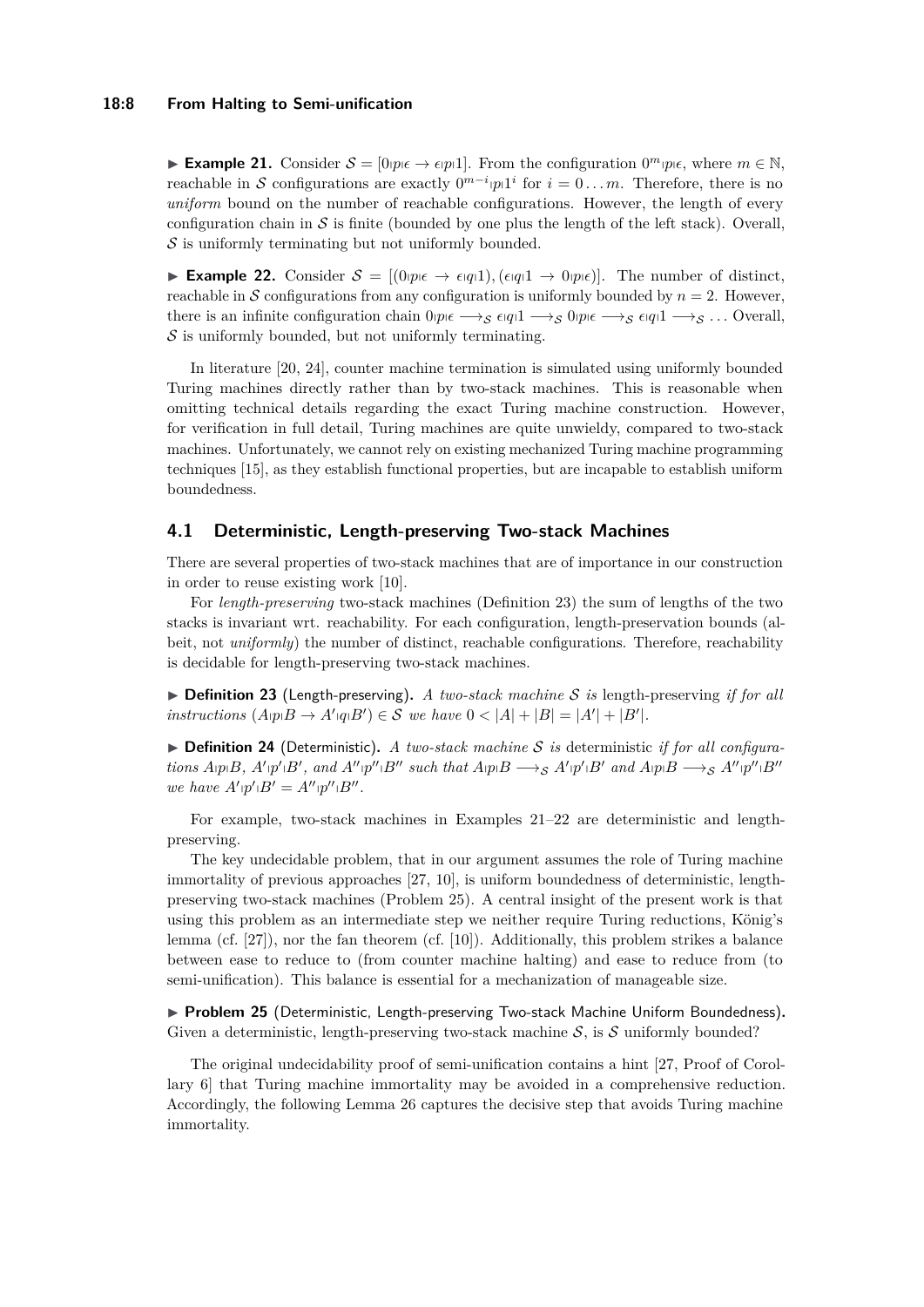<span id="page-8-0"></span>▶ **Lemma 26.** *One-counter machine* 1-*halting (Problem [11\)](#page-4-7)* many-one reduces to determin*istic, length-preserving two-stack machine uniform boundedness (Problem [25\)](#page-7-3).*

**Proof Sketch.** Let  $P$  be a one-counter machine. Similarly to [\[24,](#page-17-8) Theorem 7], we adapt Hooper's argument [\[20\]](#page-17-7) for symbol search.

A naive simulation of  $\mathcal P$  by a deterministic, length-preserving two-stack machine  $\mathcal S$  is easy. A P-configuration  $(i, c)$  is represented by the S-configuration  $1 \dot{i} 0^c 10^m$  for  $m \in \mathbb{N}$ , where  $0^m$  is a large enough supply of zeroes. A P-instruction  $(j, d)$  is simulated as follows. First, the S-instruction  $\epsilon i i_? 0^d \longrightarrow_{\mathcal{S}} 0^d i_? \epsilon$  tests for divisibility by *d*, moving consecutive blocks of *d* zeroes from the right to the left stack. The divisibility test fails if the S-instruction  $\epsilon i i_? 0^k1 \longrightarrow_{\mathcal{S}} \epsilon i i_{\#} 0^k1$  where  $0 < k < d$  can be applied. In this case, we move the zeroes back to the right stack, and via the S-instruction  $1i\#e \rightarrow_{\mathcal{S}} 1i + 1e$  we reach the S-configuration  $1/i + 10^{\circ}10^m$ , representing the P-configuration  $(i + 1, c)$ . The divisibility test succeeds if the S-instruction  $\epsilon i i_?1 \longrightarrow_S \epsilon i i_!1$  can be applied. In this case, multiplication by  $\frac{d+1}{d}$  is simulated by shifting to the right the symbol 1 on the right stack for each block of consecutive *d* zeroes on the left stack (Remark [16\)](#page-5-1). Finally, via the S-instruction  $1/i_1 \in \longrightarrow_S 1/j_1 \in$ , we arrive at the S-configuration  $1_{j}j_{0}\frac{c(d+1)}{d}10^{m-\frac{c}{d}}$ , representing the P-configuration  $(j, c \cdot \frac{d+1}{d})$ .

Inductively, we obtain  $(i, c) \longrightarrow_{\mathcal{P}}^* (i', c')$  iff  $A1_i i_0 0^c 10^{c' - c} B \longrightarrow_{\mathcal{S}}^* A1_i i'_0 0^{c'} 1B$  for all  $A, B \in$  $\{0,1\}^*$ . Therefore, the configuration  $(0,1)$  is terminating in  $\mathcal P$  iff configurations  $A1_00_01B$ are uniformly bounded in  $S$  (the uniform bound is derived from the halting counter value).

Unfortunately, the naive construction fails in general. For example, termination of (0*,* 1) in P does not necessarily uniformly bound the configurations  $1000^m$  where  $m \in \mathbb{N}$  is arbitrary large. At fault is a failed symbol search (for the symbol 1 on the right stack) that needs to traverse an arbitrary amount of data. Observe that in the naive construction any search for the symbol 1 is expected to succeed. The ingenious idea by Hooper [\[20,](#page-17-7) Part IV] is to uniformly bound symbol search via nested simulation in a sufficiently large uniformly bounded configuration space (in our case, the space of configurations  $A1_0001B$  for  $A, B \in \{0, 1\}^*$ ). That is, to search for the symbol 1 on the right stack, start a nested simulation from the  $P$ -configuration  $(0, 1)$  inside the space of consecutive zeros on the right stack. Specifically, use  $A$ <sub>p</sub><sup>0</sup><sup>k+3</sup> $B \longrightarrow$ s *AC*1<sup>0</sup><sub>0</sub><sup>1</sup> $B$  to reset the program index *p* to 0 and retain the binary encoding of *p* in *C* of fixed length *k*. Let *c* be the counter value (arbitrarily large by Lemma [9.](#page-4-2)[4\)](#page-4-6) of the halting configuration in  $\mathcal P$  from the  $\mathcal P$ -configuration  $(0,1)$ . For the configuration  $AC1|0|01B$ which represents the  $P$ -configuration  $(0, 1)$ , there are three cases.

First, in case  $B = 0^m 1D$ , where  $m < c - 1$  and  $D \in \{0, 1\}^*$ , the number m of zeroes on the right stack is too small to accommodate for *c*. Eventually, the nested simulation is unable to simulate counter increase. In this situation, the initial search for the symbol 1 succeeds, and control is returned to the previous level.

Second, in case  $B = 0<sup>m</sup>$ , where  $m < c - 1$ , the size of the right stack is too small to accommodate for *c*. Eventually, the nested simulation is unable to apply any instruction, and halts. In this situation, the initial search for the symbol 1 fails, respecting the uniform bound derived from *c*.

Third, in case  $B = 0^{c-1}D$ , where  $D \in \{0,1\}^*$ , there is enough space for the nested simulation to reach a halting state in  $P$  from the initial configuration  $(0, 1)$ , respecting the uniform bound derived from *c*. This renders the initial search for the symbol 1 immaterial, because the simulation already achieved its ultimate purpose.

In each case (using Lemma [9\)](#page-4-2), a uniform bound on the number of configurations for the nested simulation can be derived from *c*. Each case may require further nested computation. However, the nesting depth is at most *c* because each nesting level uses space inside the consecutive zeroes that represent the counter value (bounded by *c*) on the previous level. ◀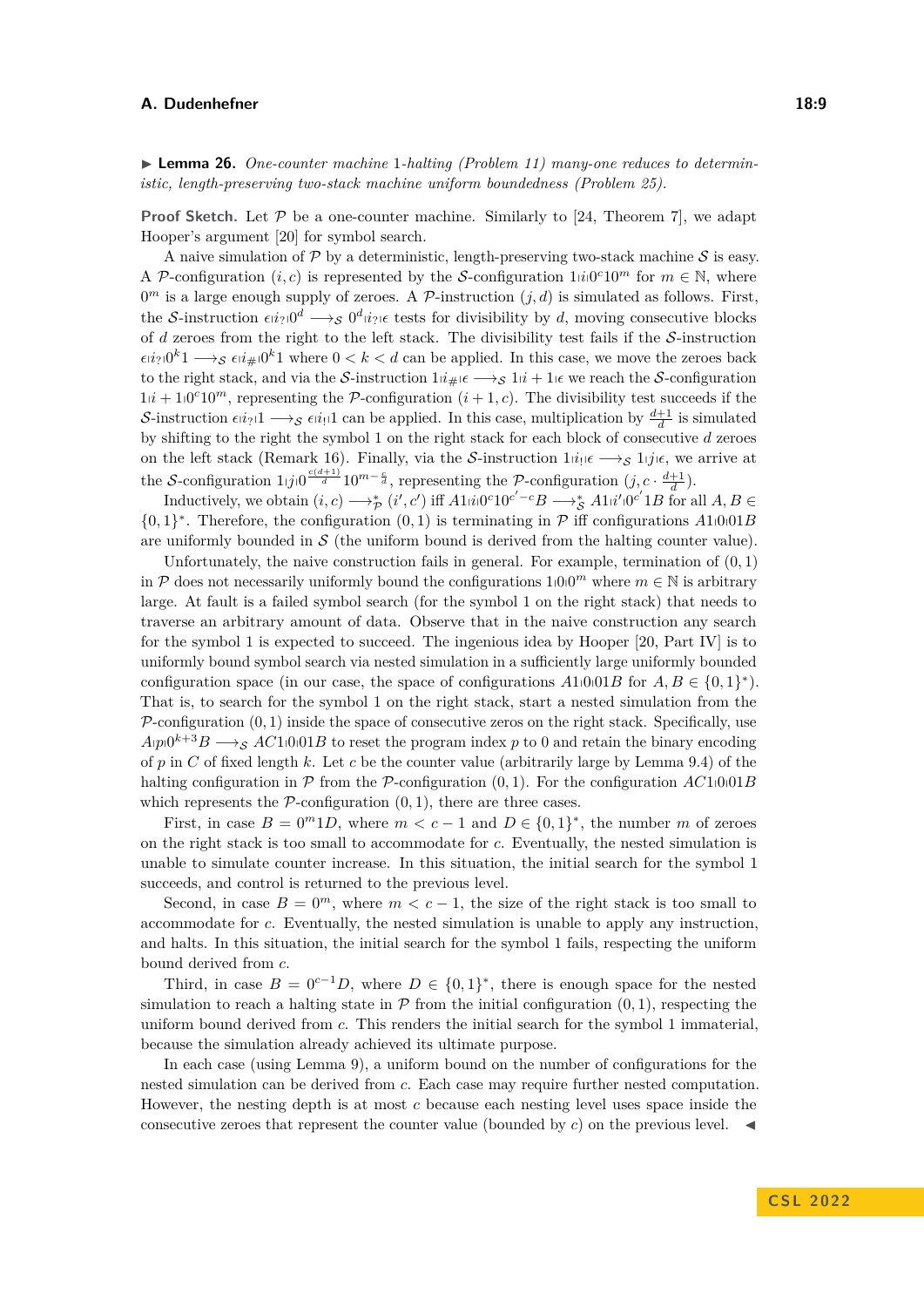#### **18:10 From Halting to Semi-unification**

▶ **Corollary 27.** *Deterministic, length-preserving two-stack machine uniform boundedness (Problem [25\)](#page-7-3) is undecidable.*

▶ Remark 28. The exact analysis of the nested simulation in the proof of Lemma [26](#page-8-0) requires a tremendous inductive proof with many corner cases. Arguably, it is unreasonable for a human without mechanical assistance to write it down in full detail (cf. Hooper's remark in Section [1\)](#page-0-0). Additionally, it would require a comparable amount of effort for others to verify such a massive construction. This is why, in order to guarantee its correctness, a mechanized proof of Lemma [26](#page-8-0) is adequate (cf. Section [6\)](#page-13-1) to establish the result.

# <span id="page-9-0"></span>**4.2 Confluent, Simple Two-stack Machines**

In order to build upon existing work [\[10\]](#page-16-2), we consider two-stack machines with instructions of *simple* (Definition [29,](#page-9-1) cf. [\[10,](#page-16-2) Definition 16]) shape. To further streamline the construction, we relax determinism of two-stack machines to confluence (Definition [32\)](#page-9-2). Overall, confluent, simple two-stack machine uniform boundedness (Problem [34\)](#page-9-3) is well-suited for reduction to a fragment of semi-unification (cf. Section [5.1\)](#page-11-0).

<span id="page-9-1"></span>▶ **Definition 29** (Simple)**.** *A two-stack machine* S *is* simple *if for all instructions*  $(A \cap B \rightarrow A' \cap B') \in S$  *we have*  $1 = |A| + |B| = |A'| + |B'| = |A| + |A'| = |B| + |B'|$ .

▶ Remark 30. A deterministic, simple two-stack machine is just another way to present a deterministic Turing machine. The left and right stacks contain the respective tape content to the left and to the right from the current head. Reading and writing at the head while moving the head position is easily presented as simple instructions (cf. [\[10,](#page-16-2) Remark 19]).

▶ Remark 31. Turing machine immortality is reducible to uniform boundedness of deterministic, simple two-stack machines by a bounded Turing reduction [\[10,](#page-16-2) Theorem 2]. However, the argument uses the fan theorem, therefore, it is crucial for the present argument not to rely on this particular reduction.

<span id="page-9-2"></span>▶ **Definition 32** (Confluent)**.** *A two-stack machine* S *is* confluent *if for all configurations*  $A$ <sub>1</sub> $p$ <sup>1</sup> $B$ ,  $A'$ <sub>1</sub> $p'$ <sup>1</sup> $B'$ , and  $A''$ <sub>1</sub> $p''$ <sub>1</sub> $B''$  such that  $A$ <sub>1</sub> $p$ <sup>1</sup> $B \longrightarrow_S^* A'$ <sub>1</sub> $p'$ <sup>1</sup> $B'$  and  $A$ <sub>1</sub> $p$ <sup>1</sup> $B \longrightarrow_S^* A''$ <sub>1</sub> $p''$ <sub>1</sub> $B''$  there exists a configuration  $C_{\vert q\vert}D$  such that  $A'\vert p'\vert B'\longrightarrow_S^* C\vert q\vert D$  and  $A''\vert p''\vert B''\longrightarrow_S^* C\vert q\vert D$ .

Clearly, any deterministic two-stack machine is confluent (but not necessarily vice versa).

<span id="page-9-4"></span> $\blacktriangleright$  **Lemma 33.** If a two-stack machine S is deterministic, then S is confluent.

Compared to deterministic machines, confluent machines are quite practical. For example, a confluent machine may (without additional bookkeeping) "try out" different configuration chains before choosing the preferable one (cf. proof sketch of Lemma [35\)](#page-10-0).

<span id="page-9-3"></span>▶ **Problem 34** (Confluent, Simple Two-stack Machine Uniform Boundedness). Given a confluent, simple two-stack machine  $S$ , is  $S$  uniformly bounded?

By Lemma [33,](#page-9-4) the above Problem [34](#page-9-3) subsumes deterministic, simple two-stack machine uniform boundedness [\[10,](#page-16-2) Problem 26]. This, in combination with the following Lemma [35,](#page-10-0) allows for adaptation of previous work<sup>[1](#page-9-5)</sup> in Section [5.1.](#page-11-0)

<span id="page-9-5"></span><sup>1</sup> It is possible to carry out the construction in the original, deterministic scenario without adaptation. However, this is technically more challenging and provides no tangible benefit.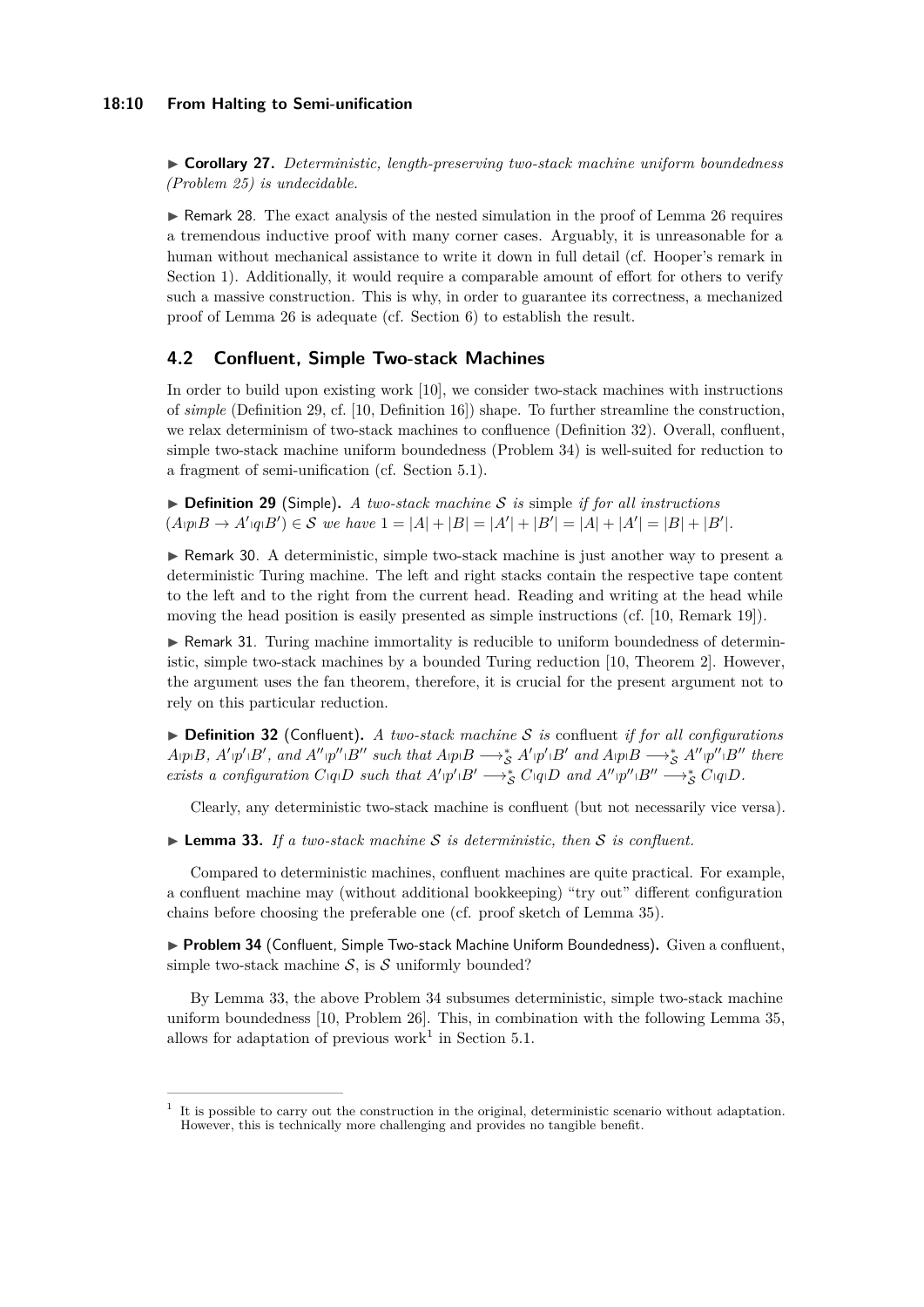<span id="page-10-0"></span>▶ **Lemma 35.** *Deterministic, length-preserving two-stack machine uniform boundedness (Problem [25\)](#page-7-3) many-one reduces to confluent, simple two-stack machine uniform boundedness (Problem [34\)](#page-9-3).*

Proof Sketch. Our objective is to shorten length-preserving instructions, while maintaining confluence. This is routine, storing local stack information in additional fresh states. For example, an instruction  $00p \in \rightarrow 11q \in \text{can}$  be replaced by the simple instructions  $0p \in \rightarrow$  $\epsilon(p_1|0, 0|p_1|\epsilon \longrightarrow \epsilon(p_2|0, \epsilon(p_2|0 \longrightarrow 1|p_3|\epsilon, \text{ and } \epsilon(p_3|0 \longrightarrow 1|q_1\epsilon, \text{ where } p_1, p_2, p_3 \text{ are fresh states.}$ This results in the configuration chain  $00p_1\epsilon \rightarrow 0p_1\epsilon \rightarrow \epsilon p_2\epsilon 0$   $\rightarrow 1p_3\epsilon \rightarrow 11q_1\epsilon$ which simulates the instruction  $00$ *p*<sub> $\rho \in \rightarrow 11$ *q*<sub>i</sub> $\epsilon$ .</sub>

Notably, in the exemplified transformation it is difficult to maintain determinism. However, in order to maintain confluence it suffices to add reverse instructions from fresh states, i.e.  $\epsilon$ <sub>p</sub><sub>1</sub>(0  $\rightarrow$  0p<sub>l</sub> $\epsilon$ ,  $\epsilon$ <sub>p</sub><sub>2</sub>(0  $\rightarrow$  0<sub>l</sub><sub>p<sub>1</sub> $\epsilon$ , and 1<sub>l</sub><sub>p<sub>3</sub> $\epsilon$   $\rightarrow$   $\epsilon$ <sub>p</sub><sub>2</sub>(0. Therefore, any failed attempt to read</sub></sub> local stack information is reversible and computation is confluent. ◀

# **5 Semi-unification**

Semi-unification (Problem [38\)](#page-10-1) can be understood as combination of first-order unification (cf. valuation  $\varphi$ ) and first-order matching (cf. valuations  $\psi$ ). For the undecidability of semi-unification [\[26,](#page-17-0) Theorem 12], it suffices to restrict the syntax of the underlying terms (Definition [36\)](#page-10-2) to variables together with a binary constructor  $(\rightarrow)$ .

In this section, we recapitulate necessary definitions and properties of semi-unification from existing work [\[27,](#page-17-3) [10\]](#page-16-2), in order to complete a constructive many-one reduction from Turing machine halting to semi-unification (Theorem [53\)](#page-13-0).

<span id="page-10-2"></span> $\triangleright$  **Definition 36** (Terms (T)). Let  $\alpha, \beta, \gamma$  range over a countably infinite set  $\mathbb{V}$  of variables. *The set of* terms  $\mathbb{T}$ *, ranged over by*  $\sigma$ *,*  $\tau$ *, is given by the grammar*  $\sigma$ *,*  $\tau \in \mathbb{T}$  ::=  $\alpha \mid \sigma \to \tau$ *.* 

<span id="page-10-3"></span>**► Definition 37** (Valuation  $(\varphi), (\psi)$ ). *A* valuation  $\varphi : \mathbb{V} \to \mathbb{T}$  assigns terms to variables, and *is tacitly lifted to terms.*

<span id="page-10-1"></span>▶ **Problem 38** (Semi-unification [\[27,](#page-17-3) SUP], [\[10,](#page-16-2) Problem 3])**.**

Given a set  $\mathcal{I} = {\sigma_1 \leq \tau_1, \ldots, \sigma_n \leq \tau_n}$  of *inequalities*, is there a valuation  $\varphi$  such that for each inequality  $(\sigma \leq \tau) \in \mathcal{I}$  there exists a valuation  $\psi : \mathbb{V} \to \mathbb{T}$  such that  $\psi(\varphi(\sigma)) = \varphi(\tau)$ ?

<span id="page-10-6"></span>▶ Remark 39. As given by Definition [37,](#page-10-3) the set of valuations is not countable. However, in any semi-unification instance  $\mathcal I$  the number of inequalities (consisting of first-order terms) is finite. Therefore, restricting valuations to be finite maps (from the relevant variables) does not change the expressive power of semi-unification. As a result, semi-unification is recursively enumerable.

The following Examples [40](#page-10-4) (resp. Example [41\)](#page-10-5) illustrates a positive (resp. negative) instance of semi-unification.

<span id="page-10-4"></span>**► Example 40.** Consider  $\mathcal{I} = {\alpha \leq \alpha \to \alpha, \ \alpha \leq \alpha \to \alpha \to \alpha}.$  The semi-unification instance *I* is solved by the valuation  $\varphi$  such that  $\varphi(\alpha) = \alpha$ .

For the inequality  $\alpha \leq \alpha \to \alpha$  there exists a valuation  $\psi$  such that  $\psi(\alpha) = \alpha \to \alpha$ , and therefore  $\psi(\varphi(\alpha)) = \varphi(\alpha \to \alpha)$ . For the inequality  $\alpha \leq \alpha \to \alpha \to \alpha$  there exists a valuation  $\psi$ such that  $\psi(\alpha) = \alpha \to \alpha \to \alpha$ , and therefore  $\psi(\varphi(\alpha)) = \varphi(\alpha \to \alpha \to \alpha)$ .

<span id="page-10-5"></span>**Example 41.** Consider  $\mathcal{I} = {\alpha \to \alpha \leq \alpha}$ . The semi-unification instance  $\mathcal{I}$  is not solvable. Assume that there exist valuations  $\varphi$  and  $\psi$  such that  $\psi(\varphi(\alpha \to \alpha)) = \varphi(\alpha)$ . Therefore, the size of the syntax tree of  $\varphi(\alpha)$  is twice the size of the syntax tree  $\psi(\varphi(\alpha))$  which is not possible for (non-empty, finite) terms.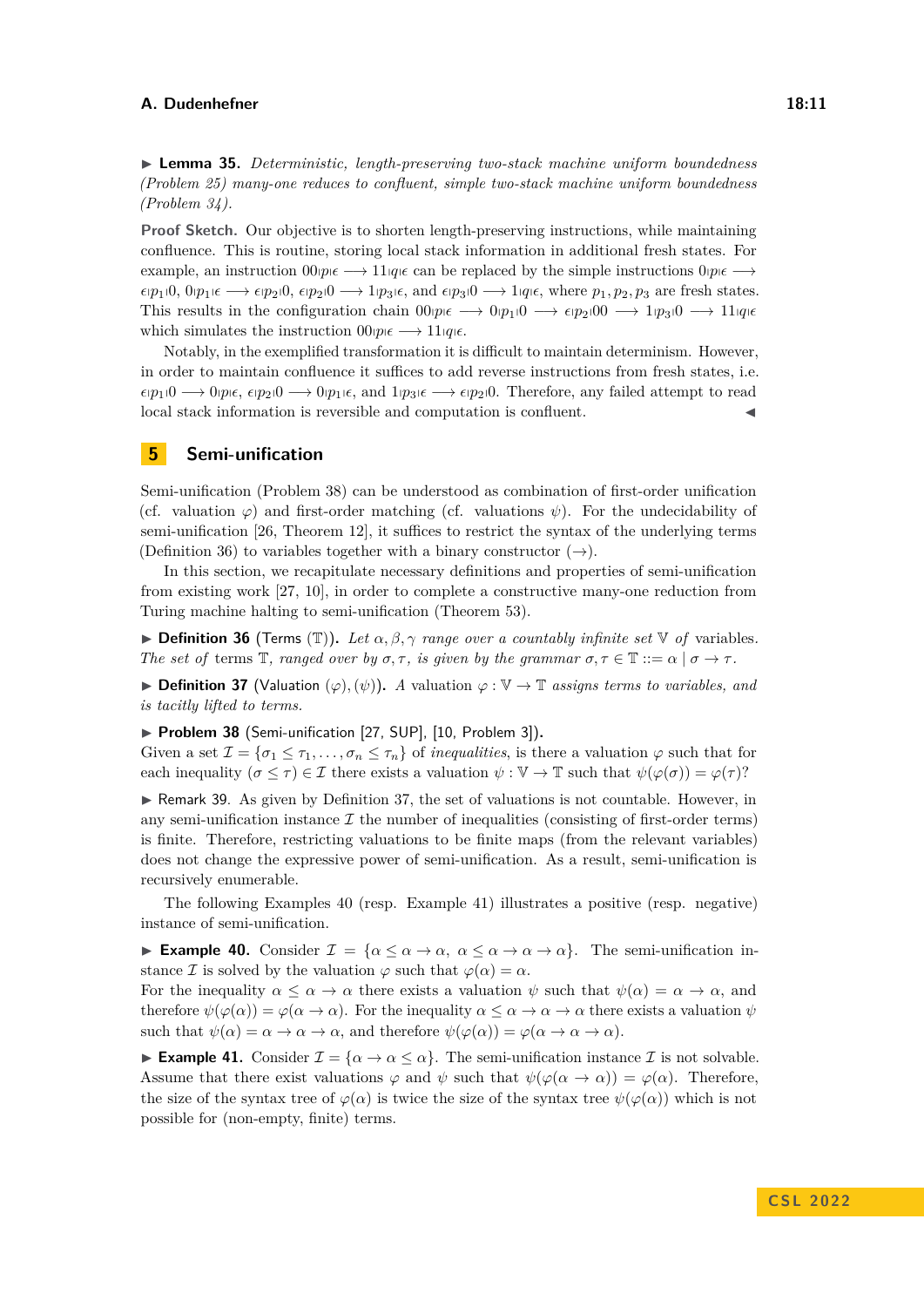#### **18:12 From Halting to Semi-unification**

Unfortunately, semi-unification does not admit a decision procedure based on an occurscheck, which is a common approach to both first-order unification and first-order matching [\[3\]](#page-16-9) (see also the redex contraction procedure [\[27,](#page-17-3) Section 2]). However, it is challenging to construct an unsolvable example of manageable size, for which the occurs-check fails.

Originally [\[27,](#page-17-3) Theorem 12], semi-unification is proven undecidable by Turing reduction from Turing machine immortality [\[20\]](#page-17-7). As intermediate problems, the argument relies on symmetric intercell Turing machine boundedness, path equation derivability, and termination of a redex contraction procedure that is custom-tailored for semi-unification. Additionally, the argument uses König's lemma and it is not obvious whether it can be presented constructively.

A modern approach [\[10,](#page-16-2) Theorem 4] simplifies the traditional argument. It still relies on a Turing reduction from Turing machine immortality, but uses only deterministic, simple twostack machine uniform boundedness to show undecidability of a fragment of semi-unification. Additionally, it relies on the fan theorem, which is strictly weaker than König's lemma and is valid in Brouwer's intuitionism. The argument is partially mechanized (treating Turing machine immortality axiomatically) in Coq.

In the remainder of this section we briefly recapitulate and reuse the modern approach [\[10\]](#page-16-2) in the more general case of confluent, simple two-stack machines. This allows us to avoid Turing machine immortality, Turing reductions, and the fan theorem in the overall argument.

## <span id="page-11-0"></span>**5.1 Simple Semi-unification**

In this section, we recapitulate the intermediate problem of *simple semi-unification* (Problem [44\)](#page-11-1) [\[10,](#page-16-2) Problem 15], which connects stack machine computation and semi-unification. Intuitively, term variables represent machine states, simple constraints (Definition [42\)](#page-11-2) represent local stack transformations, and the model relation (Definition [43\)](#page-11-3) captures machine reachability via valuations.

<span id="page-11-2"></span>▶ **Definition 42** (Simple Constraint [\[10,](#page-16-2) Definition 6])**.** *A* simple constraint *has the shape*  $a_1 \alpha_1 \epsilon \doteq \epsilon_1 \beta_1 b$ , where  $a, b \in \{0, 1\}$  *are symbols and*  $\alpha, \beta \in \mathbb{V}$  *are variables.* 

<span id="page-11-3"></span> $\triangleright$  **Definition 43** (Model Relation [\[10,](#page-16-2) Definition 9]). *A valuation triple* ( $\varphi, \psi_0, \psi_1$ ) models a simple constraint  $a\alpha \varepsilon = \varepsilon \beta b$ , written  $(\varphi, \psi_0, \psi_1) \models a\alpha \varepsilon = \varepsilon \beta b$ , if one of the following *conditions holds*

 $\bullet$  *b* = 0 and  $\psi_a(\varphi(\alpha)) \to \tau = \varphi(\beta)$  for some term  $\tau \in \mathbb{T}$  $\bullet$  *b* = 1 and  $\sigma \to \psi_a(\varphi(\alpha)) = \varphi(\beta)$  for some term  $\sigma \in \mathbb{T}$ 

<span id="page-11-1"></span>**• Problem 44** (Simple Semi-unification [\[10,](#page-16-2) Problem 15]). Given a finite set  $C$  of simple constraints, do there exist valuations  $\varphi, \psi_0, \psi_1 : \mathbb{V} \to \mathbb{T}$  such that for each simple constraint  $(a\alpha\alpha\epsilon = \epsilon_1\beta_1b) \in \mathcal{C}$  we have  $(\varphi, \psi_0, \psi_1) \models a\alpha\alpha\epsilon = \epsilon_1\beta_1b^2$ ?

The following Example [45](#page-11-4) illustrates a model of a set of simple constraints, i.e. a solvable instance of simple semi-unification.

<span id="page-11-4"></span>**Example 45.** Consider  $C = \{0 | \alpha| \in \hat{C} \in \epsilon | \beta | 1, 1 | \alpha| \in \hat{C} \in \epsilon | \beta | 0 \}$ . A possible valuation triple  $(\varphi, \psi_0, \psi_1)$  which models each simple constraint in C is such that  $\varphi(\alpha) = \alpha$ ,  $\varphi(\beta) = \beta_1 \rightarrow \beta_2$ ,  $\psi_0(\alpha) = \beta_2$ ,  $\psi_1(\alpha) = \beta_1$ . Indeed, we have  $\beta_1 \rightarrow \psi_0(\varphi(\alpha)) = \beta_1 \rightarrow \beta_2 = \varphi(\beta)$  and  $\psi_1(\varphi(\alpha)) \to \beta_2 = \beta_1 \to \beta_2 = \varphi(\beta).$ 

The pivotal step in previous work [\[10\]](#page-16-2) is a many-one reduction from deterministic, simple two-stack machine uniform boundedness to simple semi-unification. This result readily generalizes to the confluent case (Lemma [46\)](#page-12-0).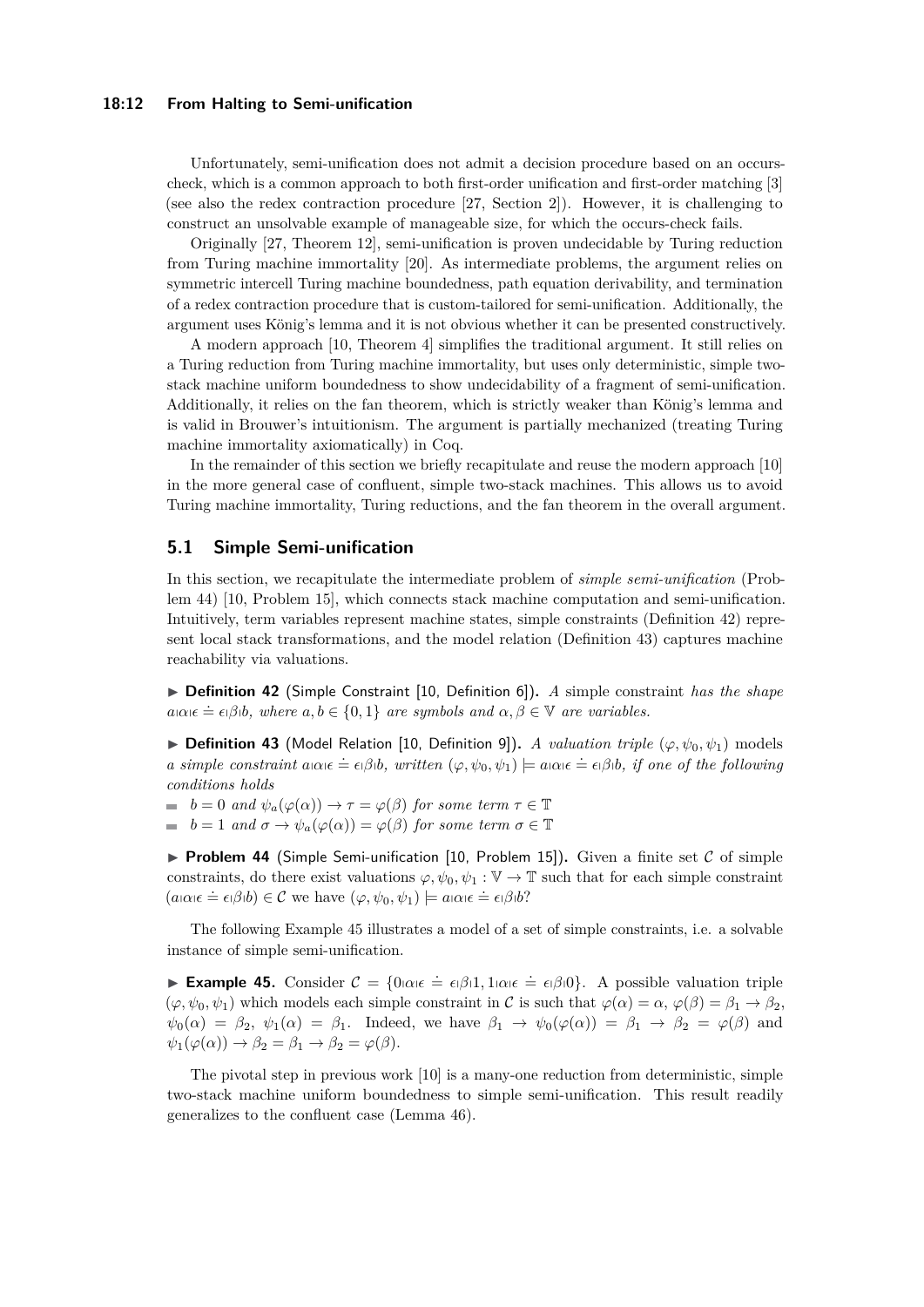<span id="page-12-0"></span>▶ **Lemma 46.** *Confluent, simple two-stack machine uniform boundedness (Problem [34\)](#page-9-3) many-one reduces to simple semi-unification (Problem [44\)](#page-11-1).*

**Proof Sketch.** We follow exactly the argument structure of [\[10,](#page-16-2) Section 4]. Tacitly inject machine states into variables, i.e. let  $\mathcal{S} \subset \mathbb{V}$ . Given a confluent, simple two-stack machine S. construct the set of simple constraints

 $\mathcal{C} = \{a$ cp $\epsilon \doteq \epsilon$ qp $b \mid (a$ cp $\epsilon \rightarrow \epsilon$ qq $b) \in \mathcal{S}$  or  $(\epsilon$ q $b \rightarrow a$ cp $\epsilon) \in \mathcal{S}\}$ 

If S is uniformly bounded, then the exact construction of  $(\varphi, \psi_0, \psi_1)$  [\[10,](#page-16-2) Definition 42] yields a model of each simple constraint in C.

Conversely, if  $(\varphi, \psi_0, \psi_1)$  models each constraint in C, then by the exact argument of [\[10,](#page-16-2) Lemma 48] the maximal depth of the syntax trees in the range of  $\varphi$  induces a uniform bound on the number of configurations reachable from any configuration in  $S$ .

▶ Remark 47. Although the original construction [\[10,](#page-16-2) Lemma 45 and Lemma 48] requires determinism, only confluence is used in the actual proofs [\[10,](#page-16-2) Lemma 30, Lemma 39]. While tedious to verify by hand, the available mechanization allows for simple replacement of determinism by confluence, while the proof assistant guarantees correctness of any related details. This highlights the effectiveness of proof assistants to accommodate for changes in a complex argument, reevaluating its overall correctness.

# <span id="page-12-1"></span>**5.2 Right-uniform, Two-inequality Semi-unification**

In this section, we consider a restriction of semi-unification to only two inequalities with identical right-hand sides (Problem [48\)](#page-12-3). Such a restriction is a convenient byproduct of the reduction from simple semi-unification, and may simplify existing undecidability proofs that rely on the undecidability of semi-unification.

<span id="page-12-3"></span>**• Problem 48** (Right-uniform, Two-inequality Semi-unification). Given two inequalities  $\sigma_0 \leq \tau$ and  $\sigma_1 \leq \tau$  with identical right-hand sides, do there exist valuations  $\varphi, \psi_0, \psi_1$  such that  $\psi_0(\varphi(\sigma_0)) = \varphi(\tau)$  and  $\psi_1(\varphi(\sigma_1)) = \varphi(\tau)$ ?

▶ Remark 49. Simply put, the above Problem [48](#page-12-3) can be stated as follows: Given three terms  $\sigma_0, \sigma_1, \tau$ , are there valuations  $\varphi, \psi_0, \psi_1$  such that  $\psi_0(\varphi(\sigma_0)) = \varphi(\tau) = \psi_1(\varphi(\sigma_1))$ ?

It is an easy exercise to reduce simple semi-unification to (non right-uniform) twoinequality semi-unification [\[10,](#page-16-2) Theorem 1]. We slightly adjust the existing construction to produce right-uniform inequalities.

<span id="page-12-2"></span>▶ **Lemma 50.** *Simple semi-unification (Problem [44\)](#page-11-1) many-one reduces to right-uniform, two-inequality semi-unification (Problem [48\)](#page-12-3).*

**Proof.** Given constraints  $\mathcal{C} = \{a_i | \alpha_i \in \mathcal{C} \in \mathcal{C} | \beta_i | b_i \mid i = 1 \dots n\}$ , define  $\tau = \beta_1 \rightarrow \cdots \rightarrow \beta_n$ . Let *γ*<sub>*i*</sub> be fresh variables for  $i = 1...n$  and define  $\sigma^j = \sigma_1^j \to \cdots \to \sigma_n^j$  for  $j \in \{0,1\}$  where

$$
\sigma_i^j = \alpha_i \to \gamma_i \text{ if } a_i = j \text{ and } b_i = 0 \qquad \sigma_i^j = \gamma_i \to \alpha_i \text{ if } a_i = j \text{ and } b_i = 1 \qquad \sigma_i^j = \gamma_i \text{ else}
$$

We show that C is solvable iff the right-uniform inequalities  $\sigma^0 \leq \tau$  and  $\sigma^1 \leq \tau$  are solvable.

First, assume that the valuation triple  $(\varphi, \psi_0, \psi_1)$  models each simple constraint in C. Wlog.  $\varphi(\gamma_i) = \psi_0(\gamma_i) = \psi_1(\gamma_i) = \gamma_i$  for  $i = 1...n$ . By routine case analysis, we may adjust  $\psi_0(\gamma_i)$  and  $\psi_1(\gamma_i)$  for  $i = 1...n$  to obtain valuations  $\psi'_0$  and  $\psi'_1$  such that  $\psi_0'(\varphi(\sigma^0)) = \varphi(\tau) = \psi_1'(\varphi(\sigma^1)).$ 

<span id="page-12-4"></span>Second, any solution  $\varphi, \psi_0, \psi_1$  of  $\sigma^0 \leq \tau$  and  $\sigma^1 \leq \tau$  also models each constraint in  $\mathcal{C}$ .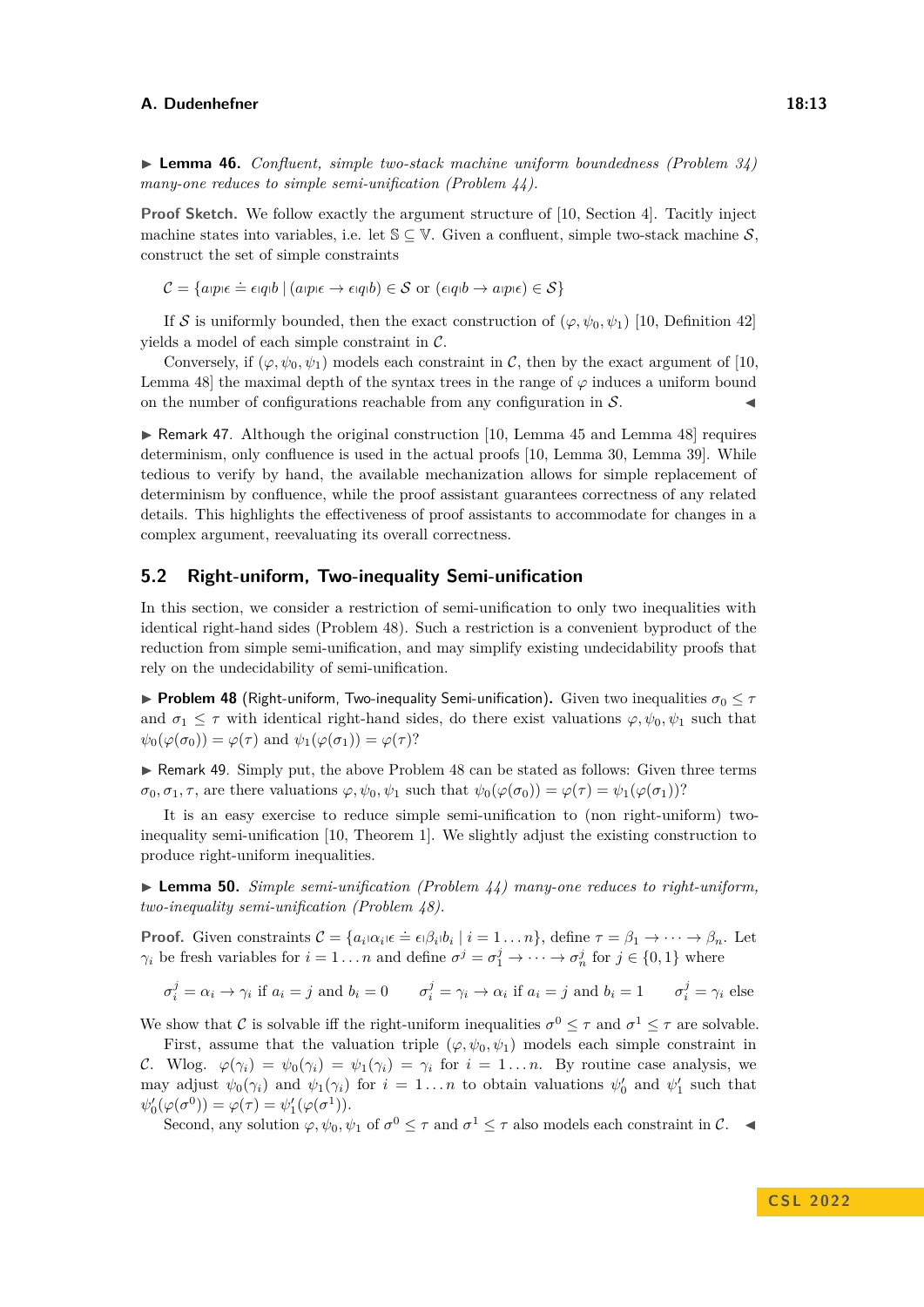▶ **Corollary 51.** *Simple semi-unification (Problem [44\)](#page-11-1) many-one reduces to semi-unification (Problem [38\)](#page-10-1).*

The following Example [52](#page-13-2) illustrates the proof of Lemma [50](#page-12-2) on the basis of Example [45.](#page-11-4)

<span id="page-13-2"></span>**Example 52.** Consider  $C = \{0 | \alpha_l \epsilon \doteq \epsilon_l \beta_l 1, 1 | \alpha_l \epsilon \doteq \epsilon_l \beta_l 0\}$  from Example [45.](#page-11-4) Define the terms  $\sigma^0 = (\gamma_1 \to \alpha) \to \gamma_2$ ,  $\sigma^1 = \gamma_1 \to (\alpha \to \gamma_2)$ , and  $\tau = \beta \to \beta$ . The valuation triple  $(\varphi, \psi_0, \psi_1)$ from Example [45](#page-11-4) is extended to  $\gamma_1, \gamma_2$  to obtain a solution  $\varphi, \psi'_0, \psi'_1$  of the right-uniform inequalities  $\sigma^0 \leq \tau$  and  $\sigma^1 \leq \tau$  as follows:  $\psi'_0(\gamma_1) = \beta_1$ ,  $\psi'_0(\gamma_2) = \beta_1 \to \beta_2$ ,  $\psi'_1(\gamma_1) = \beta_1 \to \beta_2$ , and  $\psi'_1(\gamma_2) = \beta_2$ . We have  $(\beta_1 \to \beta_2) \to (\beta_1 \to \beta_2) = \varphi(\tau) = \psi'_0(\varphi(\sigma^0)) = (\psi'_1(\varphi(\sigma^1))$ .

# **5.3 Main Result**

Finally, we compose the previously described reductions into a comprehensive, constructive many-one reduction from Turing machine halting to semi-unification (Theorem [53\)](#page-13-0). This constitutes the main result of the present work.

<span id="page-13-0"></span>▶ **Theorem 53.** *Turing machine halting constructively many-one reduces to semi-unification (Problem [38\)](#page-10-1).*

**Proof.** By composition of Lemmas [3,](#page-3-0) [12,](#page-5-0) [26,](#page-8-0) [35,](#page-10-0) [46,](#page-12-0) and Corollary [51.](#page-12-4) Constructivity of the argument is witnessed by an axiom-free mechanization (cf. Section [6\)](#page-13-1) using the Coq proof  $\bullet$  assistant.

Since semi-unification is recursively enumerable (Remark [39\)](#page-10-6), it is many-one complete (in the sense of [\[38,](#page-18-10) Chapter 7.2]).

<span id="page-13-4"></span>▶ **Corollary 54.** *Semi-unification (Problem [38\)](#page-10-1) is many-one complete.*

# <span id="page-13-1"></span>**6 Mechanization**

This section provides an overview over the constructive mechanization, using the Coq proof assistant [\[8\]](#page-16-4), of the many-one reduction from Turing machine halting to semi-unification. The mechanization relies on, and is integrated into the growing Coq Library of Undecidability Proofs [\[17\]](#page-17-9). The reduction is axiom-free and spans approximately 20000 lines of code, of which 3500 is contributed by the present work.

At the core of the library is the following mechanized notion of many-one reducibility<sup>[2](#page-13-3)</sup>

```
Definition reduction \{X \ Y\} (f: X -> Y) (P: X -> Prop) (Q: Y -> Prop) :=
  forall x, P x \leftarrow > Q (f x).
Definition reduces \{X, Y\} (P: X -> Prop) (Q: Y -> Prop) :=
  exists f: X \rightarrow Y, reduction f \in Q.
Notation "P \preceq Q" := (reduces P Q).
```
In the above, a predicate P over the domain X many-one reduces to a predicate Q over the domain Y, denoted  $P \prec Q$ , if there exists a function f: X -> Y such that for all x in the domain **x** we have **P** x iff **Q** (**f** x). In axiom-free Coq any such function **f**: **x**  $\rightarrow$  **Y** is computable, a necessity oftentimes handled with less rigor in traditional (non-mechanized) proofs. Additionally, in axiom-free Coq, a proof of  $P \times \langle -\rangle Q$  (f x) cannot rely on principles such as functional extensionality, the fan theorem, or the law of excluded middle. Notably, our main Theorem [53](#page-13-0) is mechanized in this setting.

<span id="page-13-3"></span> $^2$  cf. [theories/Synthetic/Definitions.v](https://github.com/uds-psl/coq-library-undecidability/blob/coq-8.12/theories/Synthetic/Definitions.v)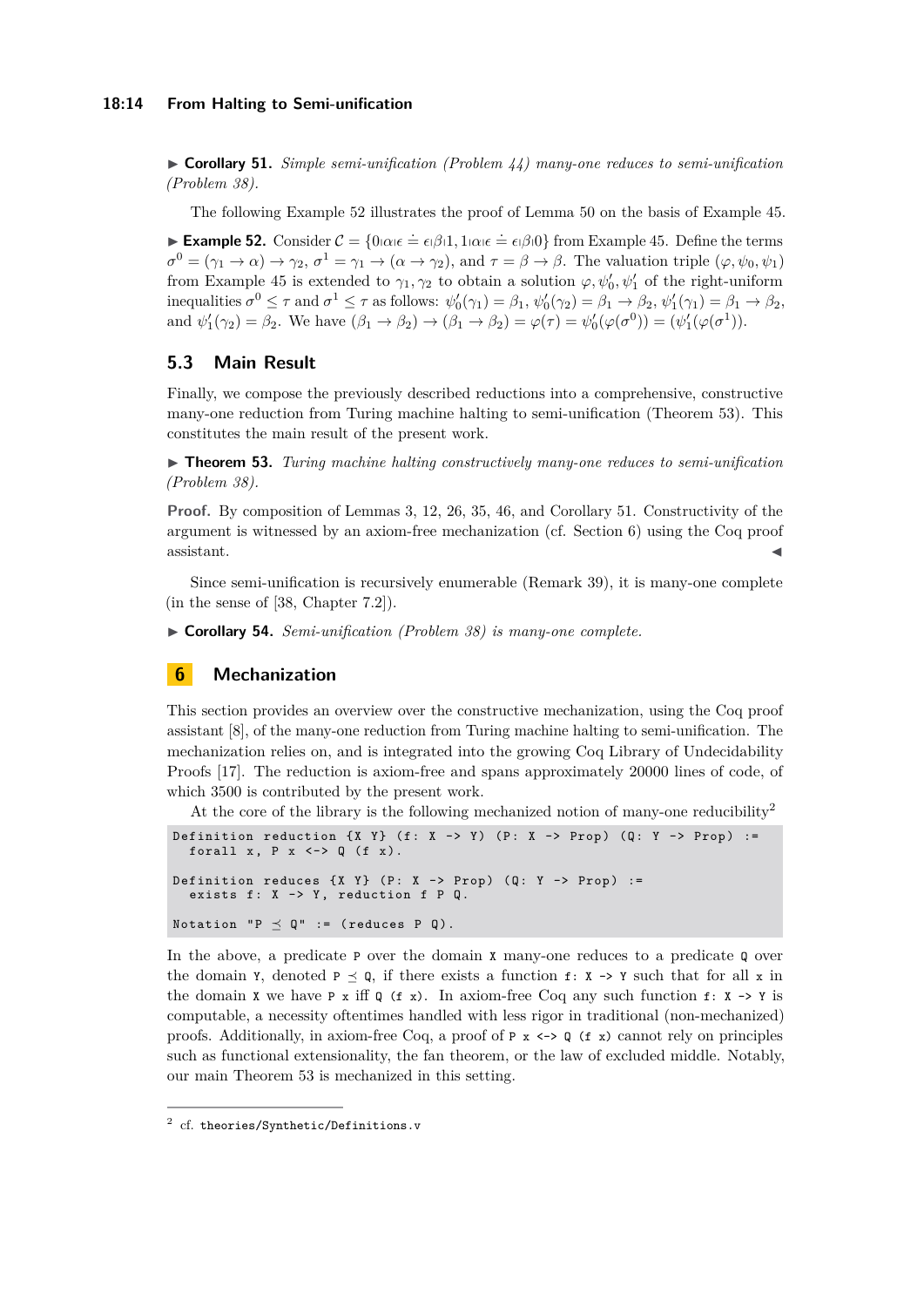The key contribution of the present work is consolidated as part of the following conjunc-tion of many-one reductions<sup>[3](#page-14-0)</sup>

```
Theorem HaltTM_1_chain_SemiU :
  HaltTM 1 \preceq iPCPb /\
  iPCPb \prec BSM_HALTING / \langleBSM_HALTING \preceq MM2_HALTING /\
  MMM2_HALTING \preceq CM1_HALT /\
  CM1_HALT \preceq SMNd1_UB / \sqrt{2}SMNdl UB \leq CSSM_UB /\
  CSSM_UB \prec SSemiU /\
  SSemiU \preceq RU2SemiU /\
  RU2Semi\overline{U} \preceq Semi\overline{U}.
```
The individual problems in the above chain of many-one reductions are as follows.

- $\blacksquare$  HaltTM 1 is one-tape Turing machine halting, and native to the library as the initial undecidable problem, building upon prior work [\[15,](#page-17-13) [2\]](#page-16-10) in computability theory
- iPCPb is indexed, binary Post correspondence problem, mechanized in [\[13\]](#page-16-6)
- BSM\_HALTING is binary stack machine halting, mechanized in [\[16\]](#page-17-10)  $\mathcal{L}$
- MM2\_HALTING is two-counter machine halting (Problem [2\)](#page-3-2), mechanized in [\[16\]](#page-17-10)  $\overline{\phantom{a}}$
- CM1\_HALT is one-counter machine 1-halting (Problem [11\)](#page-4-7)
- SMNdl\_UB is uniform boundedness of deterministic, length-preserving two-stack machines  $\sim$ (Problem [25\)](#page-7-3)
- CSSM\_UB is uniform boundedness of confluent, simple stack machines (Problem [34\)](#page-9-3)  $\mathbf{r}$
- SSemiU is simple semi-unification (Problem [44\)](#page-11-1), mechanized in [\[10\]](#page-16-2) m.
- RU2SemiU is right-uniform, two-inequality semi-unification (Problem [48\)](#page-12-3)  $\blacksquare$
- SemiU is semi-unification (Problem [38\)](#page-10-1), mechanized in [\[10\]](#page-16-2)  $\overline{a}$

Correctness of the argument is witnessed by the verification of Theorem HaltTM 1 chain SemiU in axiom-free Coq, for which constructivity is certified using the Print Assumptions command [\[9\]](#page-16-11).

By transitivity of many-one reducibility we obtain Theorem reduction : HaltTM 1  $\preceq$  SemiU<sup>[4](#page-14-1)</sup>.

As a result, the statement HaltTM  $1 \preceq$  SemiU faithfully mechanizes our overall formal goal of a constructive many-one reduction from Turing machine halting to semi-unification. In fact, the particular many-one reduction function could be extracted from the proof of HaltTM  $1 \leq$  SemiU as a  $\lambda$ -term (in the call-by-value  $\lambda$ -calculus model of computation) using existing techniques [\[14\]](#page-16-12).

The mechanization of CM1 HALT, SMNdl, UB, and CSSM UB together with corresponding manyone reductions are contributed to the library as part of the present work. The proof of CSSM\_UB  $\preceq$  SSemiU is an almost verbatim copy of the corresponding DSSM\_UB  $\preceq$  SSemiU previous result [\[10,](#page-16-2) Section 5], in which determinism is replaced by confluence.

Notably, CM1 HALT  $\prec$  SMNdl\_UB relies on a variant of Hooper's argument [\[20\]](#page-17-7). The particular mechanization details span approximately 3500 lines of code, two thirds of which verify the construction in the proof of Lemma [26.](#page-8-0) Since the proof structure for uniform bound verification is mostly by extensive case analysis and basic arithmetic, the mechanization benefits greatly from proof automation, i.e. Coq's lia, nia, and eauto tactics [\[9\]](#page-16-11). To the best of the author's knowledge, the provided mechanization is the first that implements (a variant of) Hooper's argument.

<span id="page-14-0"></span> $^3$  cf. [theories/SemiUnification/Reductions/HaltTM\\_1\\_chain\\_SemiU.v](https://github.com/uds-psl/coq-library-undecidability/blob/coq-8.12/theories/SemiUnification/Reductions/HaltTM_1_chain_SemiU.v)

<span id="page-14-1"></span> $^4$  cf. [theories/SemiUnification/Reductions/HaltTM\\_1\\_to\\_SemiU.v](https://github.com/uds-psl/coq-library-undecidability/blob/coq-8.12/theories/SemiUnification/Reductions/HaltTM_1_to_SemiU.v)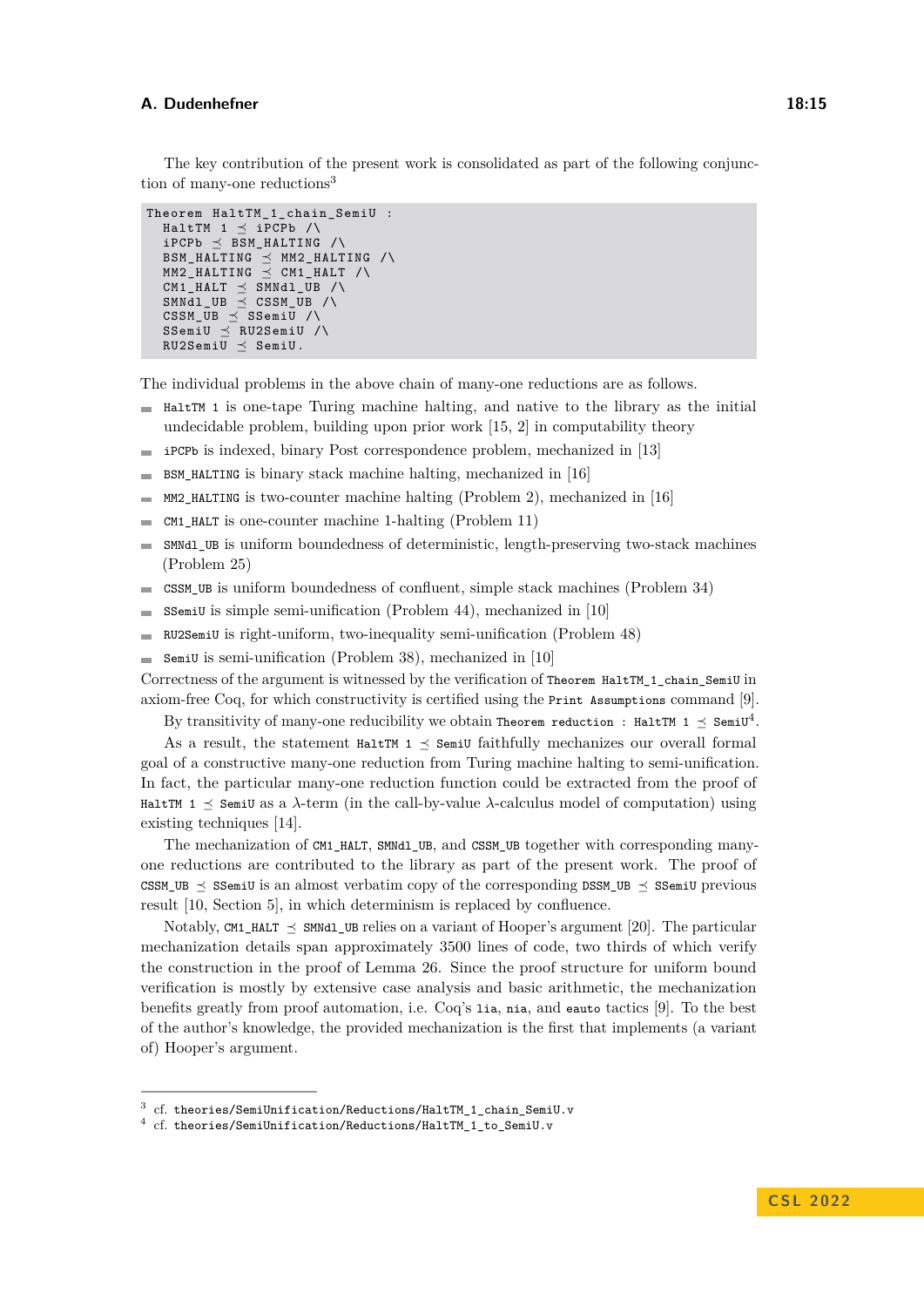#### **18:16 From Halting to Semi-unification**

# **7 Conclusion**

This work gives a constructive many-one reduction from Turing machine halting to semiunification (Theorem [53\)](#page-13-0). It improves upon existing work [\[27,](#page-17-3) [10\]](#page-16-2) in the following aspects.

First, previous approaches use Turing reductions to establish undecidability. Therefore, such arguments are unable to establish many-one completeness of semi-unification shown in the present work (Corollary [54\)](#page-13-4).

Second, previous work relies on the undecidability of Turing machine immortality, which is not recursively enumerable, and obscures the overall picture. In the present work, we avoid Turing machine immortality by adapting Hooper's ingenious construction [\[20\]](#page-17-7) (also adapted in [\[24\]](#page-17-8)) to uniform boundedness (Lemma [26\)](#page-8-0). Notably, Hooper's construction is such that the resulting machine is either both mortal and uniformly bounded, or neither [\[27,](#page-17-3) Proof of Corollary 6].

Third, correctness of the reduction function is proven constructively (in the sense of axiom-free Coq), whereas previous work uses the principle of excluded middle, König's lemma [\[27\]](#page-17-3), or the fan theorem [\[10\]](#page-16-2). As a result, anti-classical theories, such as synthetic computability theory [\[5\]](#page-16-3), may accommodate the presented results.

Fourth, computability of the many-one reduction function from Turing machines to semi-unification instances is established rigorously by its mechanization in the Coq proof assistant. Traditionally, this aspect is treated less formally.

Fifth, the reduction is mechanized as part of the Coq Library of Undecidability Proofs [\[17\]](#page-17-9), building upon existing infrastructure. Arguably, a comprehensive mechanization is the *only* feasible approach to verify a reduction from Turing machine halting to semi-unification with high confidence in full detail. The provided mechanization integrates existing work [\[10\]](#page-16-2) into the Coq Library of Undecidability Proofs, and contributes a (first of its kind) mechanized variant of Hooper's construction to avoid symbol search.

While this document provides a high-level overview over the overall argument, surveyability (both local and global in the sense of [\[4\]](#page-16-1)) is established mechanically. Local surveyability is supported by the modular nature of the Coq Library of Undecidability Proofs. That is, the mechanization of each reduction step can be understood and verified independently. Global surveyability is supported by Theorem HaltTM\_1\_chain\_SemiU and the statement HaltTM 1  $\leq$  SemiU (cf. Section [6\)](#page-13-1). That is, the individually mechanized reduction steps do compose transitively.

As ultimate proof of feasibility, the provided mechanization shows the maturity of the Coq proof assistant for mechanical verification of technically challenging proofs. Admittedly, neither Hooper's exact immortality construction [\[20\]](#page-17-7) nor the exact semi-unification construction by Kfoury, Tiuryn, and Urzyczyn [\[27\]](#page-17-3) was mechanized. Rather, the overall argument was revised to be mechanization-friendly. For example, the simplicity and uniformity of one-counter machines as an intermediate model of computation serves exactly this purpose.

Already, building upon the present work, there is a novel mechanization showing the undecidability of System F typability and type checking [\[11\]](#page-16-5). In addition, we envision further mechanized results. For one, the undecidability of synchronous distributivity [\[1\]](#page-16-8) relies on uniform boundedness of semi-Thue systems that can be described as the presented (and mechanized) two-stack machines. Further, since the underlying construction is already implemented, it is reasonable to mechanize a many-one reduction from Turing machine halting to Turing machine immortality. This would pave the way for further mechanized results. For example, the undecidability of the finite variant property [\[6,](#page-16-13) Section 7] as well as several tiling problems [\[23\]](#page-17-14) rely on (variants of) Turing machine immortality.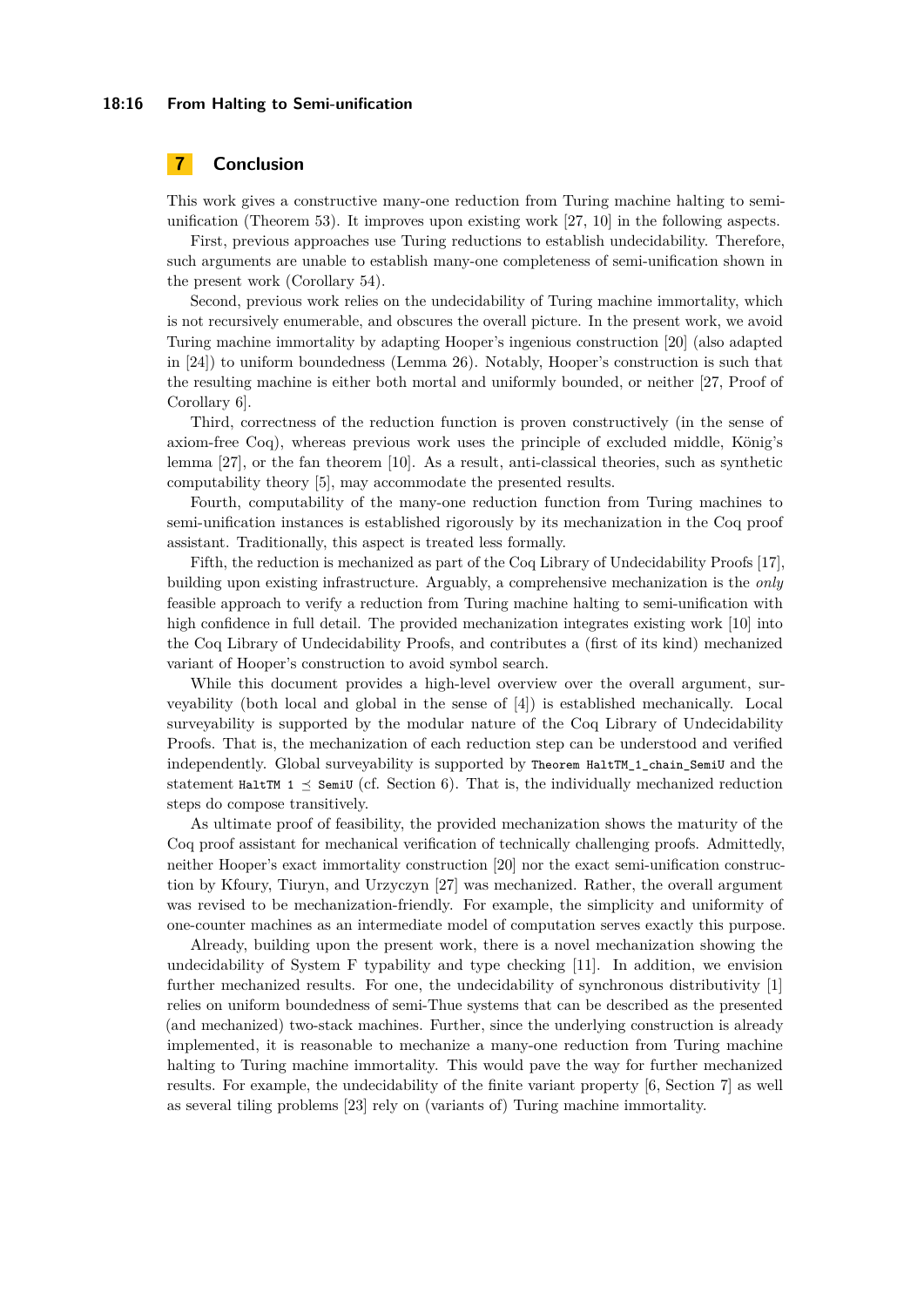#### **References**

- <span id="page-16-8"></span>**1** Siva Anantharaman, Serdar Erbatur, Christopher Lynch, Paliath Narendran, and Michaël Rusinowitch. Unification modulo synchronous distributivity. In Bernhard Gramlich, Dale Miller, and Uli Sattler, editors, *Automated Reasoning - 6th International Joint Conference, IJCAR 2012, Manchester, UK, June 26-29, 2012. Proceedings*, volume 7364 of *Lecture Notes in Computer Science*, pages 14–29. Springer, 2012. [doi:10.1007/978-3-642-31365-3\\\_4](https://doi.org/10.1007/978-3-642-31365-3_4).
- <span id="page-16-10"></span>**2** Andrea Asperti and Wilmer Ricciotti. A formalization of multi-tape Turing machines. *Theor. Comput. Sci.*, 603:23–42, 2015. [doi:10.1016/j.tcs.2015.07.013](https://doi.org/10.1016/j.tcs.2015.07.013).
- <span id="page-16-9"></span>**3** Franz Baader, Wayne Snyder, Paliath Narendran, Manfred Schmidt-Schauß, and Klaus U. Schulz. Unification theory. In John Alan Robinson and Andrei Voronkov, editors, *Handbook of Automated Reasoning (in 2 volumes)*, pages 445–532. Elsevier and MIT Press, 2001. [doi:](https://doi.org/10.1016/b978-044450813-3/50010-2) [10.1016/b978-044450813-3/50010-2](https://doi.org/10.1016/b978-044450813-3/50010-2).
- <span id="page-16-1"></span>**4** O. Bradley Bassler. The surveyability of mathematical proof: A historical perspective. *Synth.*, 148(1):99–133, 2006. [doi:10.1007/s11229-004-6221-7](https://doi.org/10.1007/s11229-004-6221-7).
- <span id="page-16-3"></span>**5** Andrej Bauer. First steps in synthetic computability theory. In Martín Hötzel Escardó, Achim Jung, and Michael W. Mislove, editors, *Proceedings of the 21st Annual Conference on Mathematical Foundations of Programming Semantics, MFPS 2005, Birmingham, UK, May 18-21, 2005*, volume 155 of *Electronic Notes in Theoretical Computer Science*, pages 5–31. Elsevier, 2005. [doi:10.1016/j.entcs.2005.11.049](https://doi.org/10.1016/j.entcs.2005.11.049).
- <span id="page-16-13"></span>**6** Christopher Bouchard, Kimberly A. Gero, Christopher Lynch, and Paliath Narendran. On forward closure and the finite variant property. In Pascal Fontaine, Christophe Ringeissen, and Renate A. Schmidt, editors, *Frontiers of Combining Systems - 9th International Symposium, FroCoS 2013, Nancy, France, September 18-20, 2013. Proceedings*, volume 8152 of *Lecture Notes in Computer Science*, pages 327–342. Springer, 2013. [doi:10.1007/978-3-642-40885-4\\\_23](https://doi.org/10.1007/978-3-642-40885-4_23).
- <span id="page-16-7"></span>**7** John H. Conway. Fractran: A simple universal programming language for arithmetic. In *Open Problems in Communication and Computation*, pages 4–26. Springer, 1987.
- <span id="page-16-4"></span>**8** The Coq Proof Assistant. <https://coq.inria.fr/>. Accessed: 2020-10-08.
- <span id="page-16-11"></span>**9** The Coq Proof Assistant Reference Manual. [https://coq.inria.fr/distrib/current/](https://coq.inria.fr/distrib/current/refman/) [refman/](https://coq.inria.fr/distrib/current/refman/). Accessed: 2020-07-30.
- <span id="page-16-2"></span>**10** Andrej Dudenhefner. Undecidability of semi-unification on a napkin. In Zena M. Ariola, editor, *5th International Conference on Formal Structures for Computation and Deduction, FSCD 2020, June 29-July 6, 2020, Paris, France (Virtual Conference)*, volume 167 of *LIPIcs*, pages 9:1–9:16. Schloss Dagstuhl - Leibniz-Zentrum für Informatik, 2020. [doi:10.4230/LIPIcs.](https://doi.org/10.4230/LIPIcs.FSCD.2020.9) [FSCD.2020.9](https://doi.org/10.4230/LIPIcs.FSCD.2020.9).
- <span id="page-16-5"></span>**11** Andrej Dudenhefner. The undecidability of system F typability and type checking for reductionists. In *36th Annual ACM/IEEE Symposium on Logic in Computer Science, LICS 2021, Rome, Italy, June 29 - July 2, 2021*, pages 1–10. IEEE, 2021. [doi:10.1109/LICS52264.2021.9470520](https://doi.org/10.1109/LICS52264.2021.9470520).
- <span id="page-16-0"></span>**12** Manuel Fähndrich, Jakob Rehof, and Manuvir Das. Scalable context-sensitive flow analysis using instantiation constraints. In Monica S. Lam, editor, *Proceedings of the 2000 ACM SIGPLAN Conference on Programming Language Design and Implementation (PLDI), Vancouver, Britith Columbia, Canada, June 18-21, 2000*, pages 253–263. ACM, 2000. [doi:10.1145/349299.349332](https://doi.org/10.1145/349299.349332).
- <span id="page-16-6"></span>**13** Yannick Forster, Edith Heiter, and Gert Smolka. Verification of PCP-related computational reductions in Coq. In Jeremy Avigad and Assia Mahboubi, editors, *Interactive Theorem Proving - 9th International Conference, ITP 2018, Held as Part of the Federated Logic Conference, FloC 2018, Oxford, UK, July 9-12, 2018, Proceedings*, volume 10895 of *Lecture Notes in Computer Science*, pages 253–269. Springer, 2018. [doi:10.1007/978-3-319-94821-8\\\_15](https://doi.org/10.1007/978-3-319-94821-8_15).
- <span id="page-16-12"></span>**14** Yannick Forster and Fabian Kunze. A certifying extraction with time bounds from Coq to call-by-value lambda calculus. In John Harrison, John O'Leary, and Andrew Tolmach, editors, *10th International Conference on Interactive Theorem Proving, ITP 2019, September 9-12, 2019, Portland, OR, USA*, volume 141 of *LIPIcs*, pages 17:1–17:19. Schloss Dagstuhl - Leibniz-Zentrum für Informatik, 2019. [doi:10.4230/LIPIcs.ITP.2019.17](https://doi.org/10.4230/LIPIcs.ITP.2019.17).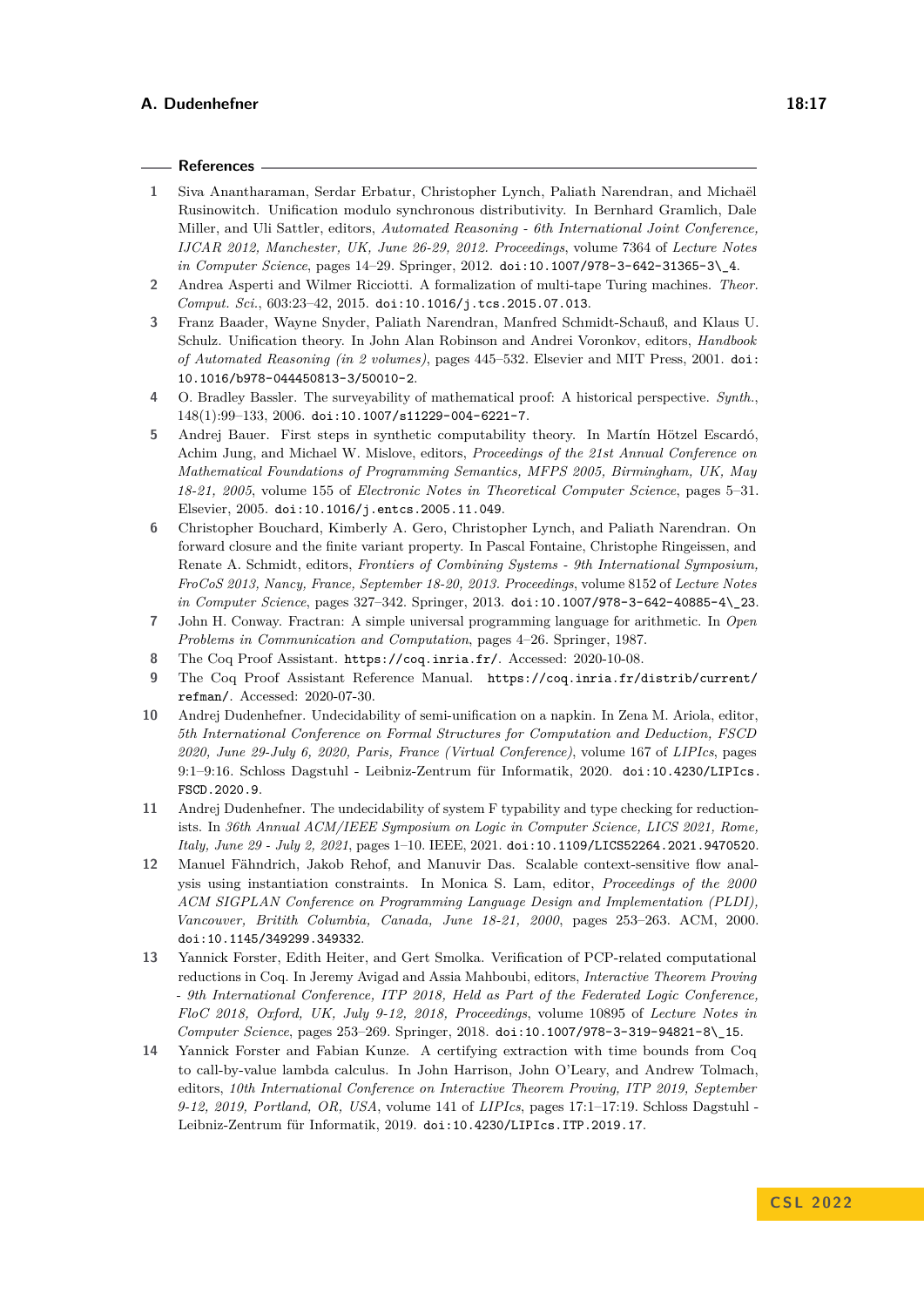## **18:18 From Halting to Semi-unification**

- <span id="page-17-13"></span>**15** Yannick Forster, Fabian Kunze, and Maximilian Wuttke. Verified programming of Turing machines in Coq. In Jasmin Blanchette and Catalin Hritcu, editors, *Proceedings of the 9th ACM SIGPLAN International Conference on Certified Programs and Proofs, CPP 2020, New Orleans, LA, USA, January 20-21, 2020*, pages 114–128. ACM, 2020. [doi:10.1145/3372885.3373816](https://doi.org/10.1145/3372885.3373816).
- <span id="page-17-10"></span>**16** Yannick Forster and Dominique Larchey-Wendling. Certified undecidability of intuitionistic linear logic via binary stack machines and Minsky machines. In Assia Mahboubi and Magnus O. Myreen, editors, *Proceedings of the 8th ACM SIGPLAN International Conference on Certified Programs and Proofs, CPP 2019, Cascais, Portugal, January 14-15, 2019*, pages 104–117. ACM, 2019. [doi:10.1145/3293880.3294096](https://doi.org/10.1145/3293880.3294096).
- <span id="page-17-9"></span>**17** Yannick Forster, Dominique Larchey-Wendling, Andrej Dudenhefner, Edith Heiter, Dominik Kirst, Fabian Kunze, Gert Smolka, Simon Spies, Dominik Wehr, and Maximilian Wuttke. A Coq library of undecidable problems. In *The Sixth International Workshop on Coq for Programming Languages (CoqPL 2020)*, 2020. URL: [https://github.com/uds-psl/](https://github.com/uds-psl/coq-library-undecidability) [coq-library-undecidability](https://github.com/uds-psl/coq-library-undecidability).
- <span id="page-17-5"></span>**18** Jean-Yves Girard. Interprétation fonctionnelle et élimination des coupures de l'arithmétique d'ordre supérieur. Thèse d'État, Éditeur inconnu, 1972.
- <span id="page-17-1"></span>**19** Fritz Henglein. Type inference with polymorphic recursion. *ACM Trans. Program. Lang. Syst.*, 15(2):253–289, 1993. [doi:10.1145/169701.169692](https://doi.org/10.1145/169701.169692).
- <span id="page-17-7"></span>**20** Philip K. Hooper. The undecidability of the Turing machine immortality problem. *J. Symb. Log.*, 31(2):219–234, 1966. [doi:10.2307/2269811](https://doi.org/10.2307/2269811).
- <span id="page-17-4"></span>**21** Said Jahama and Assaf J. Kfoury. A general theory of semi-unification. Technical report, Boston University Computer Science Department, 1993.
- <span id="page-17-12"></span>**22** Emmanuel Jeandel. On immortal configurations in Turing machines. In S. Barry Cooper, Anuj Dawar, and Benedikt Löwe, editors, *How the World Computes - Turing Centenary Conference and 8th Conference on Computability in Europe, CiE 2012, Cambridge, UK, June 18-23, 2012. Proceedings*, volume 7318 of *Lecture Notes in Computer Science*, pages 334–343. Springer, 2012. [doi:10.1007/978-3-642-30870-3\\\_34](https://doi.org/10.1007/978-3-642-30870-3_34).
- <span id="page-17-14"></span>**23** Jarkko Kari. The tiling problem revisited (extended abstract). In Jérôme Olivier Durand-Lose and Maurice Margenstern, editors, *Machines, Computations, and Universality, 5th International Conference, MCU 2007, Orléans, France, September 10-13, 2007, Proceedings*, volume 4664 of *Lecture Notes in Computer Science*, pages 72–79. Springer, 2007. [doi:](https://doi.org/10.1007/978-3-540-74593-8_6) [10.1007/978-3-540-74593-8\\\_6](https://doi.org/10.1007/978-3-540-74593-8_6).
- <span id="page-17-8"></span>**24** Jarkko Kari and Nicolas Ollinger. Periodicity and immortality in reversible computing. In Edward Ochmanski and Jerzy Tyszkiewicz, editors, *Mathematical Foundations of Computer Science 2008, 33rd International Symposium, MFCS 2008, Torun, Poland, August 25-29, 2008, Proceedings*, volume 5162 of *Lecture Notes in Computer Science*, pages 419–430. Springer, 2008. [doi:10.1007/978-3-540-85238-4\\\_34](https://doi.org/10.1007/978-3-540-85238-4_34).
- <span id="page-17-2"></span>**25** Assaf J. Kfoury, Jerzy Tiuryn, and Paweł Urzyczyn. The undecidability of the semi-unification problem (preliminary report). In Harriet Ortiz, editor, *Proceedings of the 22nd Annual ACM Symposium on Theory of Computing, May 13-17, 1990, Baltimore, Maryland, USA*, pages 468–476. ACM, 1990. [doi:10.1145/100216.100279](https://doi.org/10.1145/100216.100279).
- <span id="page-17-0"></span>**26** Assaf J. Kfoury, Jerzy Tiuryn, and Paweł Urzyczyn. Type reconstruction in the presence of polymorphic recursion. *ACM Trans. Program. Lang. Syst.*, 15(2):290–311, 1993. [doi:](https://doi.org/10.1145/169701.169687) [10.1145/169701.169687](https://doi.org/10.1145/169701.169687).
- <span id="page-17-3"></span>**27** Assaf J. Kfoury, Jerzy Tiuryn, and Paweł Urzyczyn. The undecidability of the semi-unification problem. *Inf. Comput.*, 102(1):83–101, 1993. [doi:10.1006/inco.1993.1003](https://doi.org/10.1006/inco.1993.1003).
- <span id="page-17-6"></span>**28** Assaf J. Kfoury, Jerzy Tiuryn, and Paweł Urzyczyn. An analysis of ML typability. *J. ACM*, 41(2):368–398, 1994. [doi:10.1145/174652.174659](https://doi.org/10.1145/174652.174659).
- <span id="page-17-11"></span>**29** Dominique Larchey-Wendling and Yannick Forster. Hilbert's tenth problem in Coq. In Herman Geuvers, editor, *4th International Conference on Formal Structures for Computation and Deduction, FSCD 2019, June 24-30, 2019, Dortmund, Germany*, volume 131 of *LIPIcs*, pages